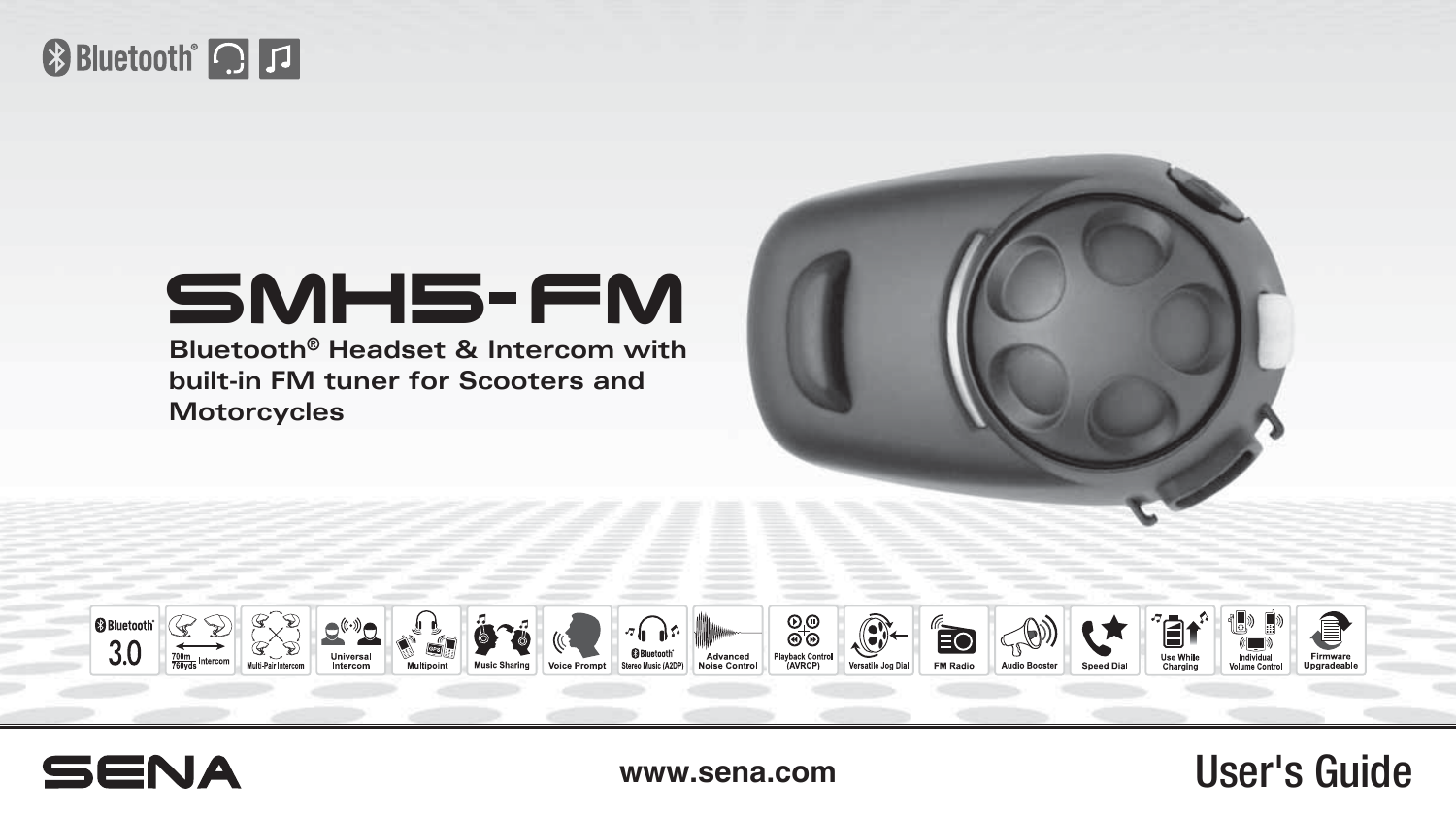#### SENA I SMH5-FM

© 1998-2015 Sena Technologies, Inc. All rights reserved.

Sena Technologies, Inc. reserves the right to make any changes and improvements to its product without providing prior notice.

Sena™ is a trademark of Sena Technologies, Inc. or its subsidiaries in the USA and other countries. PRISM™, 20S™, 3S™, SMH10™, SMH10R™, SMH5™, SMH5-FM™, SMH3™, SPH10™, EXPAND™, SPH10H™, SPH10H-FM™, SPH10S™, SR10™, SR10i™, SM10™, EXPAND™, Bluetooth Pack for GoPro® are trademarks of Sena Technologies, Inc. or its subsidiaries. These trademarks may not be used without the express permission of Sena.

GoPro® is a registered trademark of Woodman Labs of San Mateo, California. Sena Technologies, Inc. ("Sena") is not affiliated with Woodman Labs. The Sena Bluetooth Pack for GoPro® is an after-market accessory specially designed and manufactured by Sena Technologies, Inc. for the GoPro® Hero3 allowing for Bluetooth capabilities.

The Bluetooth® word mark and logos are owned by the Bluetooth SIG, Inc. and any use of such marks by Sena is under license. iPhone, iPod touch are the registered trademark of Apple Inc. Zumo™ is a trademark of Garmin Ltd. or its subsidiaries. TomTom™ is the trademark or registered trademark owned by TomTom International B.V. Other trademarks and trade names are those of their respective owners.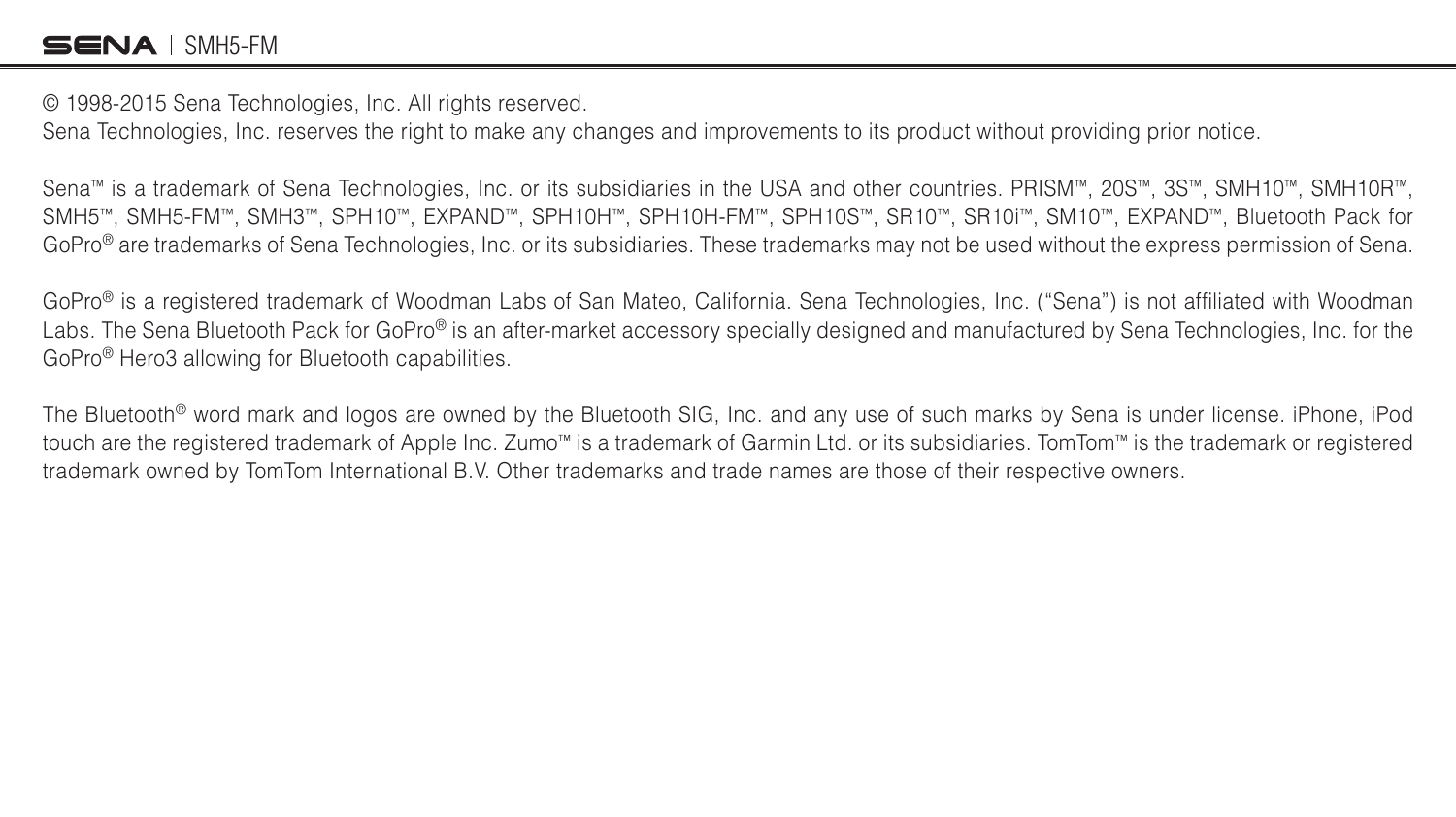### **CONTENTS**

| 4.3        |                                                   |  |
|------------|---------------------------------------------------|--|
|            |                                                   |  |
|            |                                                   |  |
|            |                                                   |  |
|            | 6. PAIRING THE SMH5-FM WITH BLUETOOTH DEVICES 12  |  |
| 6.1        |                                                   |  |
| 6.2<br>6.3 |                                                   |  |
|            | 7. PAIRING WITH SELECTIVE PROFILE: A2DP STEREO OR |  |
|            |                                                   |  |
|            |                                                   |  |

| 8. PAIRING WITH OTHER SMH5-FM HEADSETS FOR INTERCOM         |  |  |
|-------------------------------------------------------------|--|--|
| 9. PAIRING WITH OTHER SENA HEADSET MODELS FOR               |  |  |
|                                                             |  |  |
| 10.3 Enabling/Disabling Voice Activated Phone Answering  20 |  |  |
|                                                             |  |  |
|                                                             |  |  |
|                                                             |  |  |
|                                                             |  |  |
|                                                             |  |  |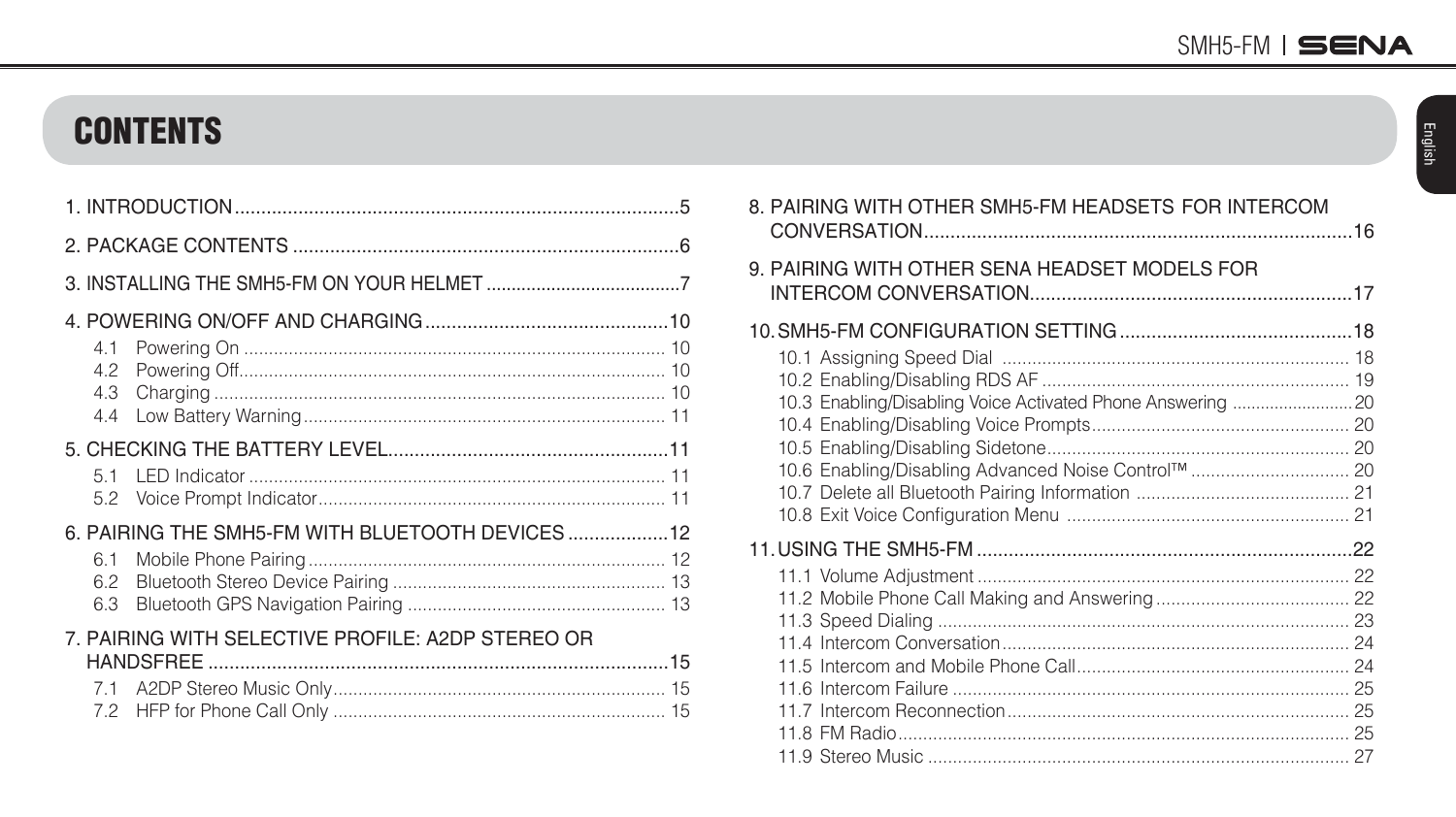#### SENA I SMH5-FM

| • WEEE (Waste Electrical and Electronic Equipment) 34 |  |
|-------------------------------------------------------|--|
|                                                       |  |
|                                                       |  |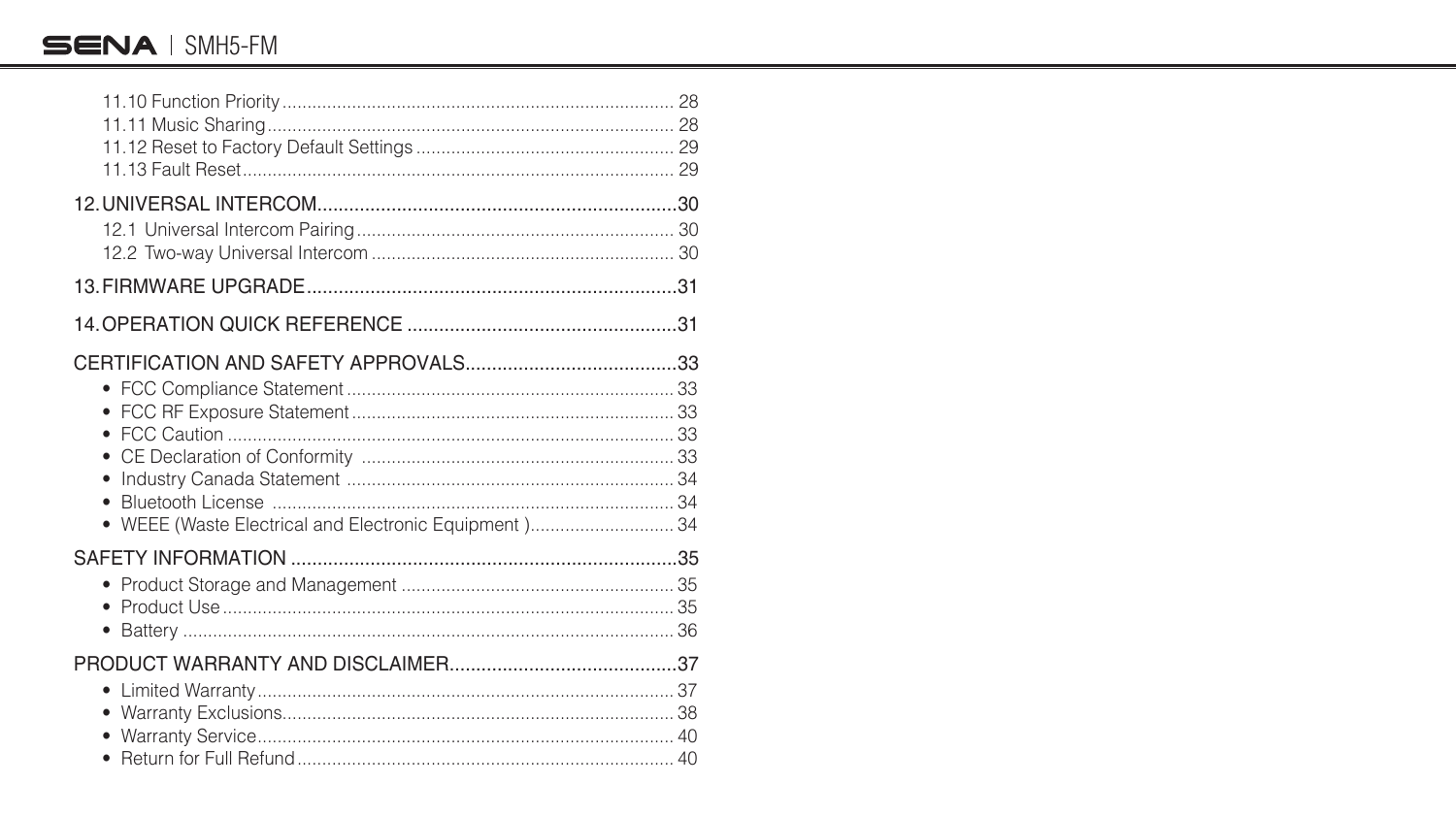5

English

### <span id="page-4-0"></span>1. INTRODUCTION

Thank you for choosing the Sena SMH5-FM, Bluetooth Stereo Headset and Intercom for scooters and motorcycles. With the SMH5- FM, you can call handsfree on your Bluetooth mobile phone, listen to stereo music or voice instructions of GPS navigation by Bluetooth wirelessly, and have intercom conversations in full duplex with a passenger or other riders.

The SMH5-FM is compliant with the Bluetooth Specification 3.0 supporting the following profiles: Headset Profile, Hands-Free Profile (HFP), Advanced Audio Distribution Profile (A2DP), and Audio Video Remote Control Profile (AVRCP). Please check with the manufacturers of other devices to determine their compatibility with this headset.

Please read this user's guide carefully before using the headset. Also check **<www.sena.com>** for the latest version of the user's guide and additional information related to Sena Bluetooth products.

The SMH5-FM features

- Bluetooth handsfree for Bluetooth mobile phones
- Bluetooth stereo headset for Bluetooth stereo devices such as MP3 players
- Bluetooth stereo headset for Bluetooth GPS navigations
- Bluetooth intercom up to 700 meters (760 yards)\*
- Built-in FM radio tuner with station scan and save function
- Multi-pair Bluetooth intercom to pair with 3 other headsets
- Firmware upgradeable
- Universal Intercom™
- Multipoint Bluetooth for dual mobile phone
- Speed Dialing
- Sidetone
- Advanced Noise Control™

Key Specifications:

- Bluetooth 3.0
- Supporting profiles: Headset Profile, Hands-Free Profile (HFP), Advanced Audio Distribution Profile (A2DP), Audio Video Remote Control Profile (AVRCP)

\* in open terrain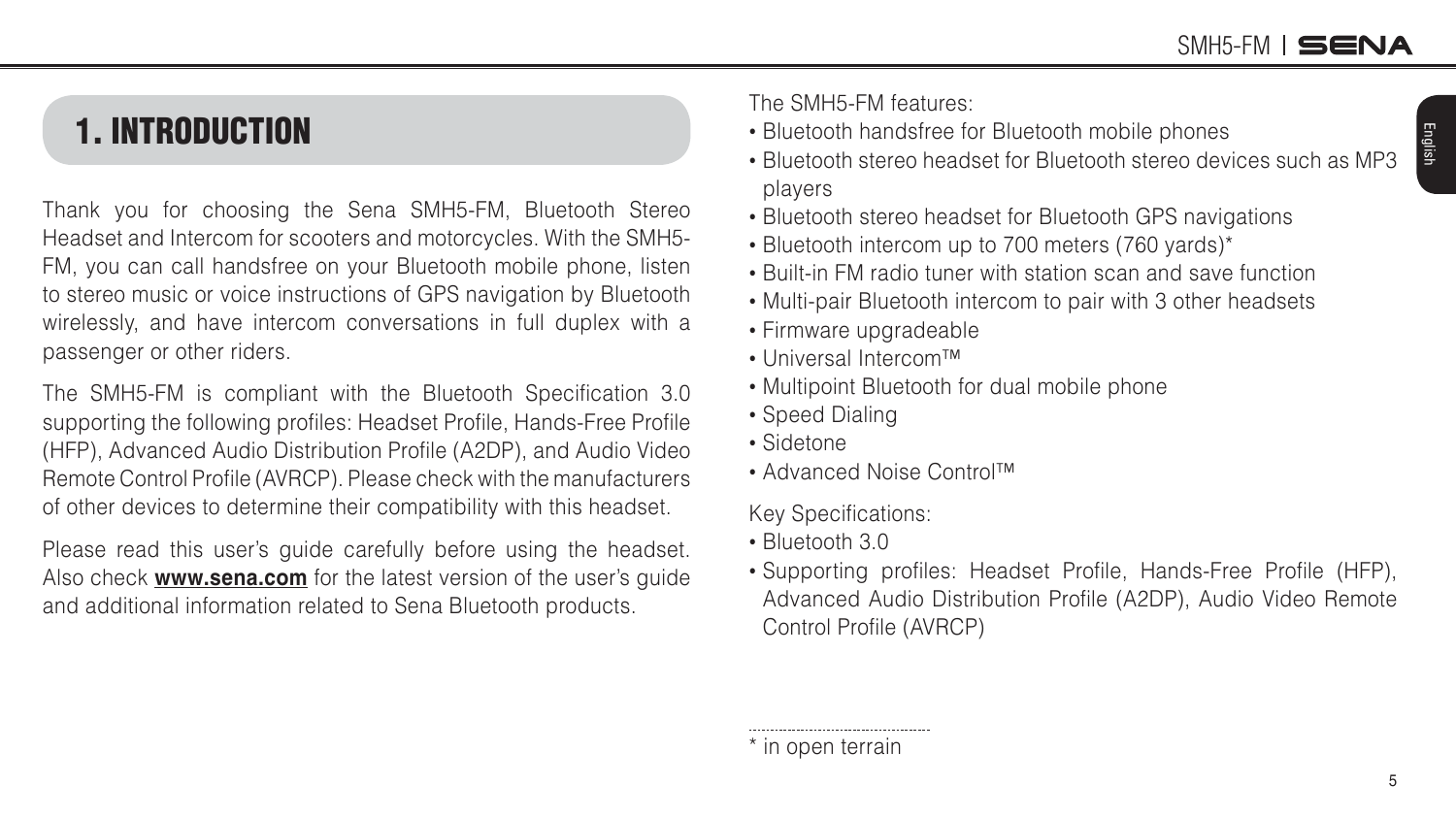<span id="page-5-0"></span>

*ă Microphone Sponges*

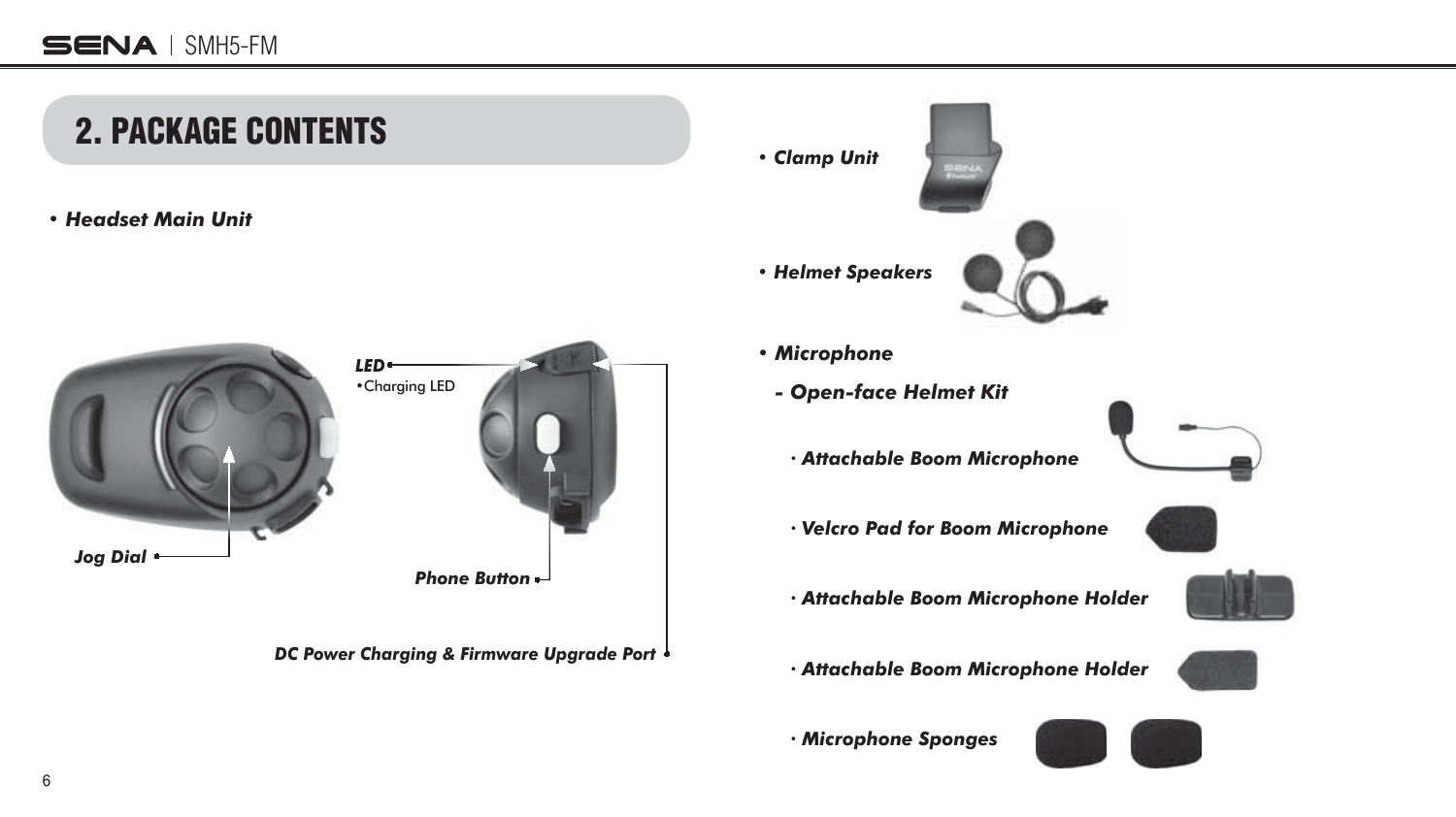<span id="page-6-0"></span>*- Full-face Helmet Kit*

*ă Wired Microphone* 

- *ă 9elcro Pads for Wired Microphone • USB Power & Data CaEle*
- *Glued Surface Mounting Plate*
- 
- *9elcro Pads for Speakers*
- *Speaker Pads*



*• \$llen Wrench*

# 3. INSTALLING THE SMH5-FM ON YOUR HELMET

1. Loosen the two screws on the back plate of the clamp using the enclosed Allen Wrench. Insert the back plate of the clamp unit between the internal padding and external shell of the helmet, and tighten the two screws.







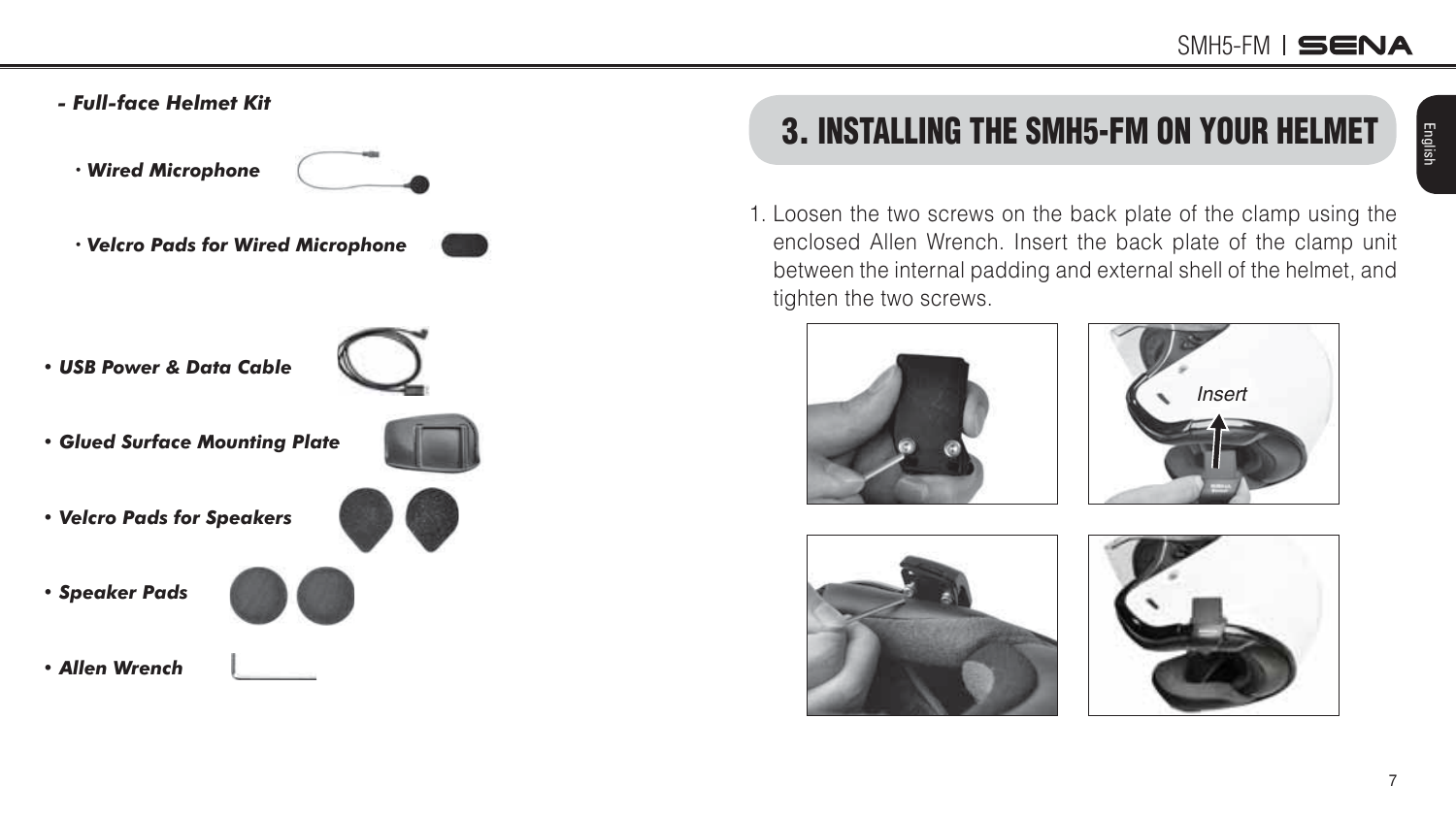### SENA I SMH5-FM

2. Attach the headset main unit to the clamp. Insert the main unit in the clamp until you feel the click that signals a secure attachment.





- 3. If you have any problem mounting the clamp unit on the helmet for any reason, you may use the glued surface mounting plate which can be attached to the external surface of the helmet.
	- Locate a proper surface on the helmet to attach the unit, clean the helmet surface location with a moistened towel, and allow to dry thoroughly.
	- Peel off the cover of the adhesive tape of the plate and attach the unit on the proper surface of your helmet.





#### Note:

Sena recommends the clamp unit over the glued surface mounting plate. Even though the glued surface mounting plate is provided for convenience, Sena does not assume any responsibility for use of it. Users may have to use the glued plate at their own risk and responsibility.

4. Place the helmet speakers along with the velcro pads, centered to your ear, in the ear pockets of the helmet. If the helmet has deep ear pockets, you can use the speaker pads to place the speakers closer to your ears.





5. Attach the boom microphone included in the "Basic Kit" between the internal padding and the external shell. The boom microphone should be mounted on the inside surface of the external shell so it is facing properly towards your mouth. Please make sure that the microphone is located close to your mouth when you wear the helmet.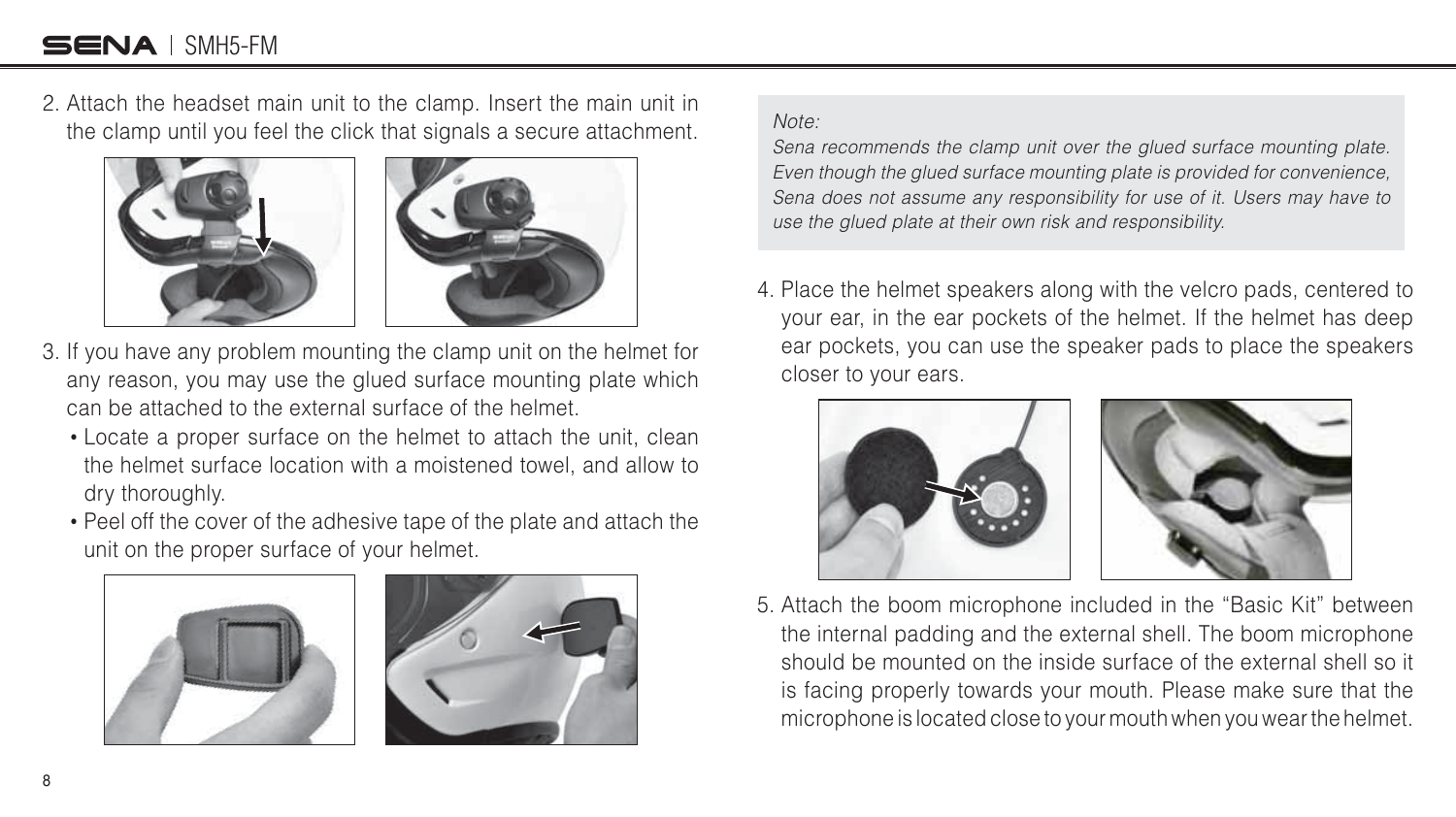### SMH5-FM I **SENA**

You can use the enclosed velcro pad and holder for the boom microphone to ensure secure placement.





7. To remove the headset main unit from the clamp, please make sure to pull out the speaker cable connector from the main unit first. Then, remove the main unit from the clamp.

6. When you use the boom microphone included in the "Basic Kit", please make sure that the fin side of the microphone is facing







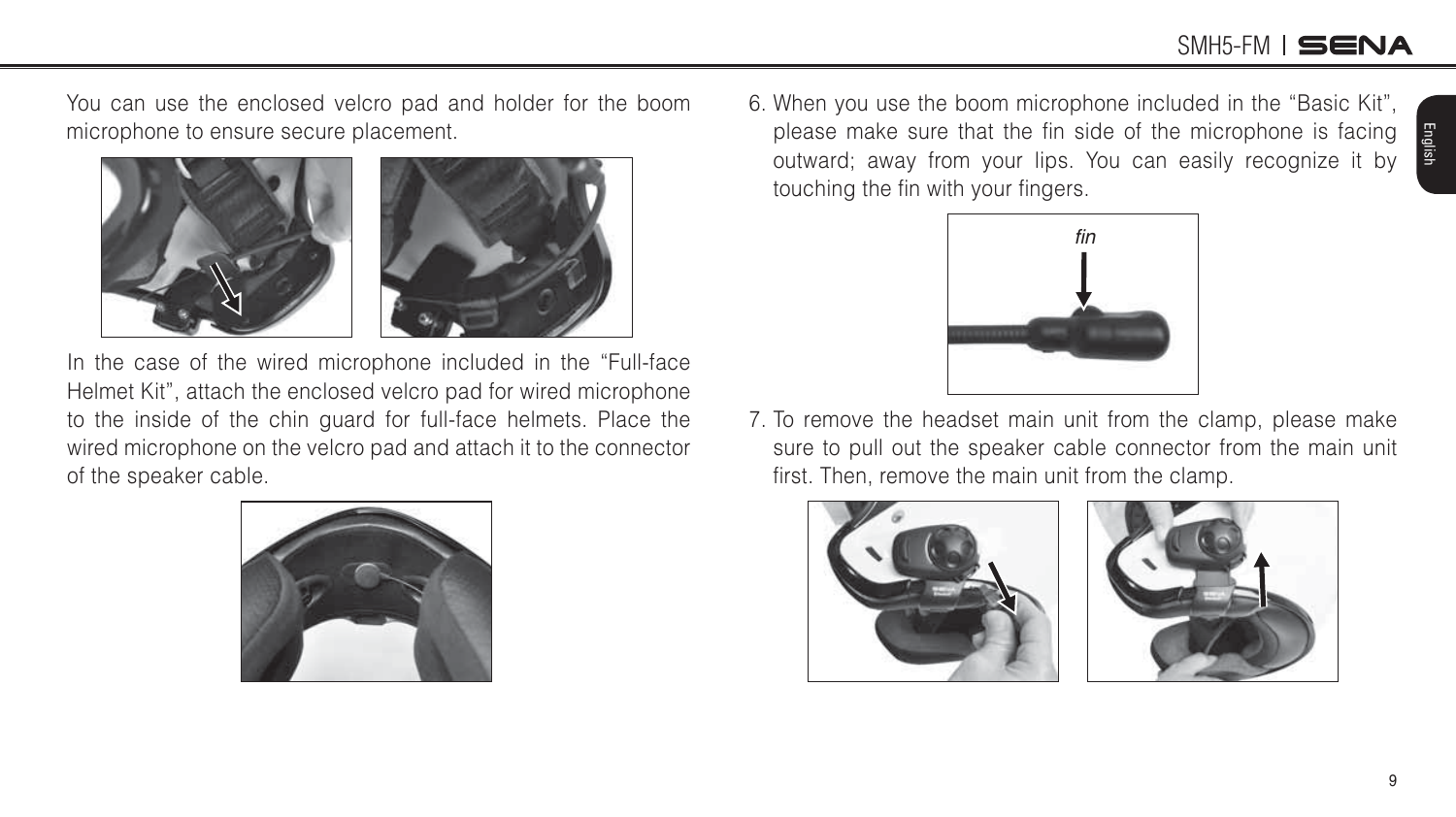#### <span id="page-9-0"></span>SENA I SMH5-FM

#### Note:

Insert the speaker cable connector into the main unit and push the connector cover down to lock the connector in place.



### 4. POWERING ON/OFF AND CHARGING

To power on and off the headset, you don't need to press and hold any button for several seconds. Just short press the Jog Dial and the Phone Button simultaneously, and you will get quick on-and-off convenience.

#### 4.1 Powering On

Press the Jog Dial and the Phone Button at the same time for about 1 second to power on. The blue LED turns on and you will hear ascending beeps.

#### 4.2 Powering Off

Just short press the Jog Dial and the Phone Button simultaneously, you don't need to press and hold for a few seconds. The red LED turns on for a while until it turns off completely and you will hear descending beeps.

#### 4.3 Charging

• To charge the SMH5-FM, use the USB Power Cable included in the package by plugging into computer's USB port or USB wall charger. USB wall charger is not included in the package, but you can use any USB wall charger in the market.\*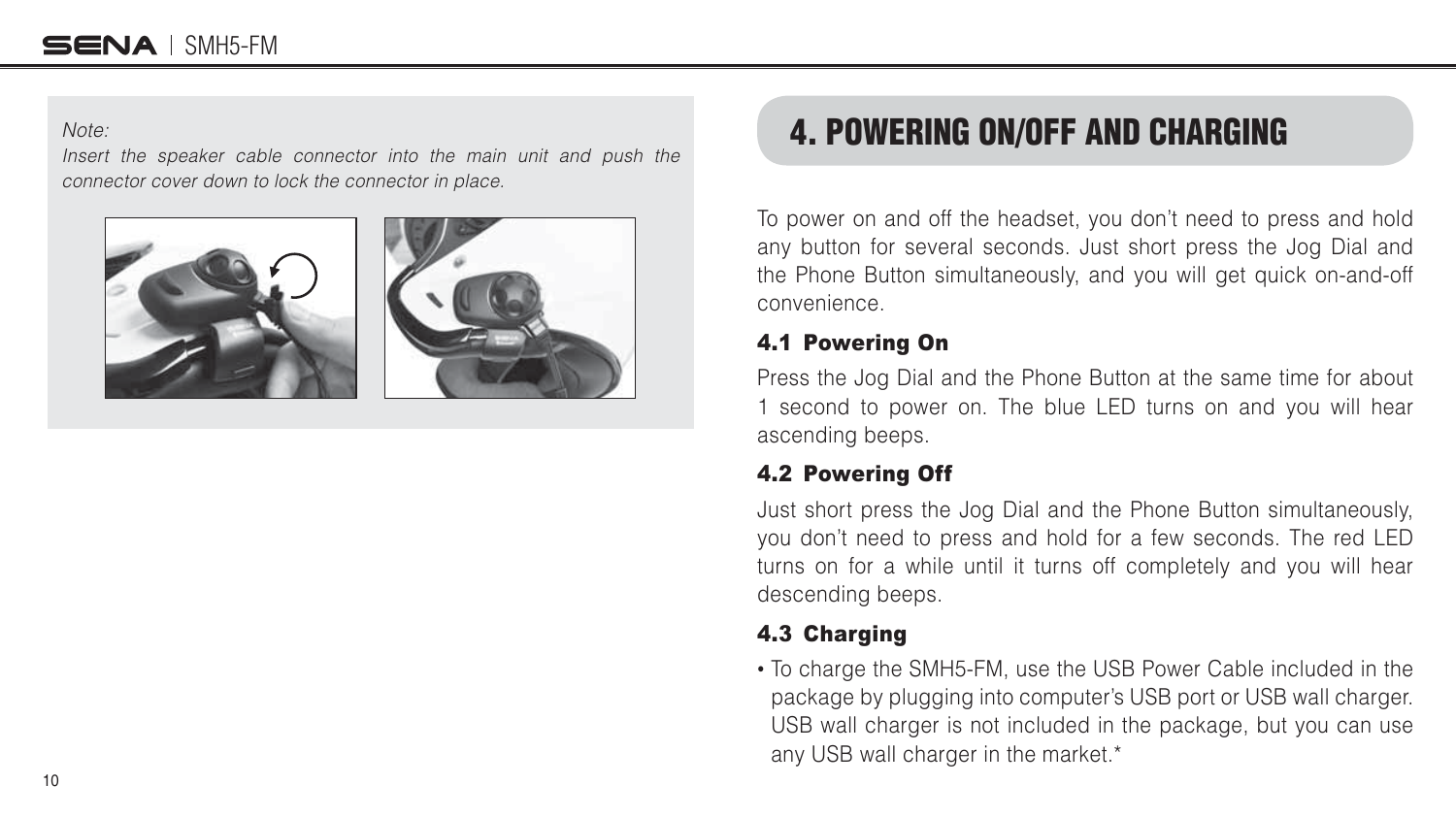- <span id="page-10-0"></span>• The USB Power Cable is also used for firmware upgrade of the SMH5-FM.
- You can use any of the standard Micro-USB cables which is mostly adopted by smartphones and general Bluetooth headsets manufacturers.
- The Charging LED beside the charging port turns on red while charging, and turns to blue when the headset is fully charged. It takes about 2.5 hours to be fully charged.
- You can use the SMH5-FM while charging. It is especially helpful when you use a cigarette charger for a long road trip.
- A cigarette charger for the SMH5-FM is separately available as an optional accessory but you can use any micro-USB car charger in the market.

#### 4.4 Low Battery Warning

.....................................

When the battery is low, the blinking blue LED in stand-by mode turns to red and you will hear mid-tone triple beeps and a voice prompt saying **"Low battery"**.

### 5. CHECKING THE BATTERY LEVEL

You can check the battery level in two different ways when the headset is powering on.

#### 5.1 LED Indicator

When the headset is powering on, the red LED flashes rapidly indicating the battery level.

> 4 flashes = High,  $70 - 100\%$  $3$  flashes = Medium,  $30~70\%$ 2 flashes  $=$  Low,  $0 \sim 30\%$

#### 5.2 Voice Prompt Indicator

When you power on the headset, keep pressing the Jog Dial and Phone Button simultaneously for about 3 seconds until you hear three high tone beeps. Then you will hear a voice prompt indicating the battery level. However, if you release the buttons as soon as the headset turns on, you will not hear the voice prompt for the battery level.

<sup>\*</sup>please contact Sena regarding locally approved agencies Sena accepts.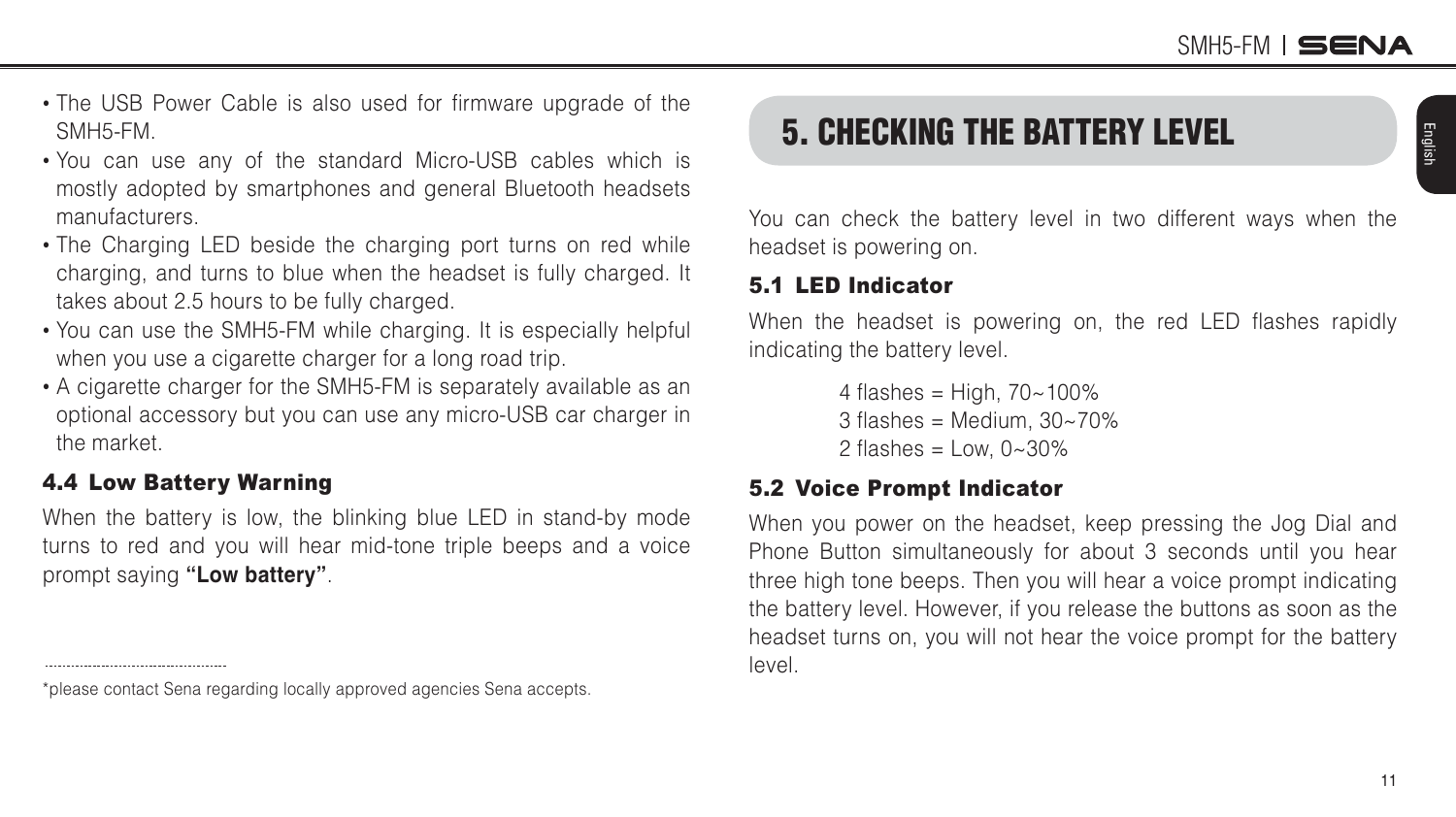### <span id="page-11-0"></span>6. PAIRING THE SMH5-FM WITH BLUE-TOOTH DEVICES

Before using the SMH5-FM Bluetooth headset with any of Bluetooth devices for the first time, you need to do the pairing operation. It can be paired with Bluetooth mobile phones, Bluetooth stereo devices such as MP3, or motorcycle specific Bluetooth GPS, and with other Sena Bluetooth headsets. This pairing operation is only required once for each Bluetooth device, and the headset will remain paired with the devices and automatically connects to the paired devices again when they are within range. You will hear a high tone single beep and a voice prompt when the headset connects to the paired device automatically: "Phone connected" to a mobile phone, "Media **connected"** to a Bluetooth stereo device.

#### 6.1 Mobile Phone Pairing

#### **6.1.1 Mobile Phone Pairing**

1. Turn on the SMH5-FM and press the Phone Button for 5 seconds until the LED flashes red and blue alternately and you hear multiple beeps. You will hear a voice prompt saying **"Phone pairing"**.

- 2. Search for Bluetooth devices on your mobile phone. Select the Sena SMH5-FM in the list of the devices detected on the mobile phone.
- 3. Enter 0000 for the PIN. Some mobile phones may not ask for the PIN.
- 4. The mobile phone confirms that pairing has completed and the SMH5-FM is ready to use. You will hear a voice prompt saying **"Your headset is paired"**.
- 5. If the pairing process is not completed within three minutes, the SMH5-FM will return to stand-by mode.

#### **6.1.2 Multipoint Mobile Phones Pairing**

You can simultaneously use two mobile phones which use the mobile phone profile.

- 1. You can pair the first mobile phone to the SMH5-FM by following the simple procedures in "6.1.1 Mobile Phone Pairing".
- 2. To pair the second mobile phone, press the Jog Dial for 5 seconds again until the red LED is rapidly flashing and you hear multiple beeps.
- 3. Within 2 seconds, tap the Phone Button again, then the LED turns to blue flashing and the beeps turn to high tone double beeps. You will hear a voice prompt saying **"Multipoint pairing"**.
- 4. Search for Bluetooth devices on your mobile phone. Select the Sena SMH5-FM in the list of the devices detected on the mobile phone.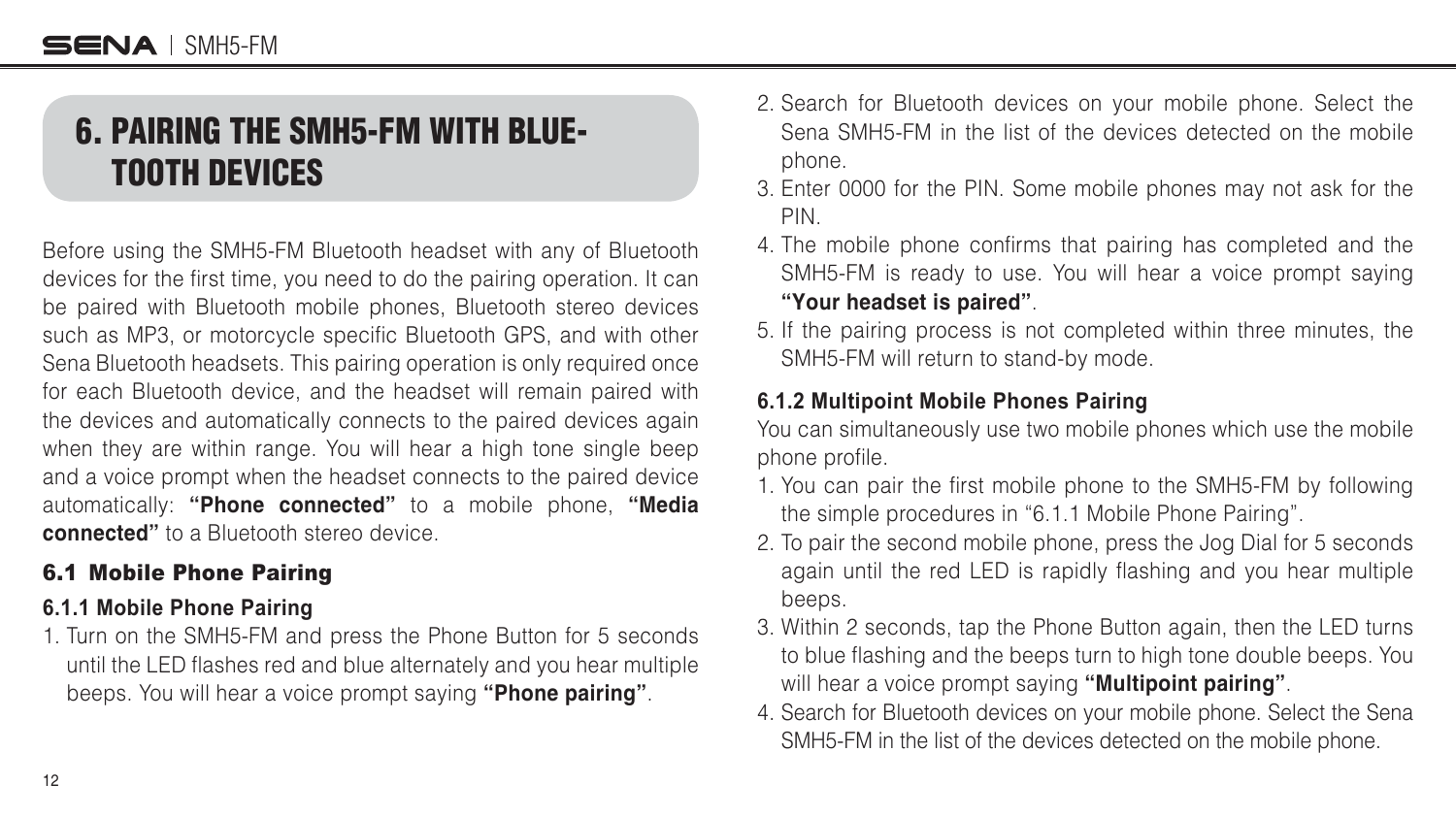- <span id="page-12-0"></span>5. Enter 0000 for the PIN. Some mobile phones may not ask for the PIN.
- 6. The mobile phone confirms that pairing has completed and the SMH5-FM is ready to use. You will hear a voice prompt saying **"Your headset is paired"**.

#### 6.2 Bluetooth Stereo Device Pairing

- 1. If the Bluetooth stereo device is integrated with the mobile phone such as smartphones, you don't need to pair the SMH5-FM with it separately. When the SMH5-FM is paired with the mobile phone, it is also paired as a stereo music device.
- 2. If you have a stand alone Bluetooth stereo device, follow the pairing procedure separately. The procedure is the same as the procedure of "6.1 Mobile phone pairing".

#### Note:

- 1. If Bluetooth connection between the headset and a mobile phone is disconnected, tap the Phone Button to recover the Bluetooth connection immediately.
- 2. If Bluetooth connection between the headset and a media player is disconnected, press the Jog Dial for 1 second to recover the Bluetooth connection and play.

#### 6.3 Bluetooth GPS Navigation Pairing

You can listen to voice instruction from Bluetooth GPS navigation. Some GPS systems use mobile phone profile (HFP, Hands-Free Profile) and others use stereo music profile (A2DP, Advanced Audio Distribution Profile). Most motorcycle specific GPS systems use mobile phone profile for turn-by-turn voice instruction. You can simultaneously use a mobile phone and a GPS which uses mobile phone profile by one of the following procedures.

#### **6.3.1 Multipoint GPS Pairing**

If you use GPS only for turn-by-turn voice instructions, not for Bluetooth stereo music streaming, multipoint pairing is recommended for the GPS connection. Multipoint Bluetooth pairing allows the SMH5-FM to connect two HFP devices at the same time: mobile phone and GPS navigation. Follow the steps below to pair the GPS using the multipoint pairing.

- 1. Turn on the headset and press the Jog Dial for 5 seconds until the red LED is rapidly flashing and you hear multiple beeps.
- 2. Within 2 seconds, tap the Phone Button again, then the LED turns to blue flashing and the beeps turn to high tone double beeps. You will hear a voice prompt saying **"Multipoint pairing"**.
- 3. Search for Bluetooth devices on the GPS navigation screen. Select the Sena SMH5-FM in the list of the devices detected on the GPS. 4. Enter 0000 for the PIN.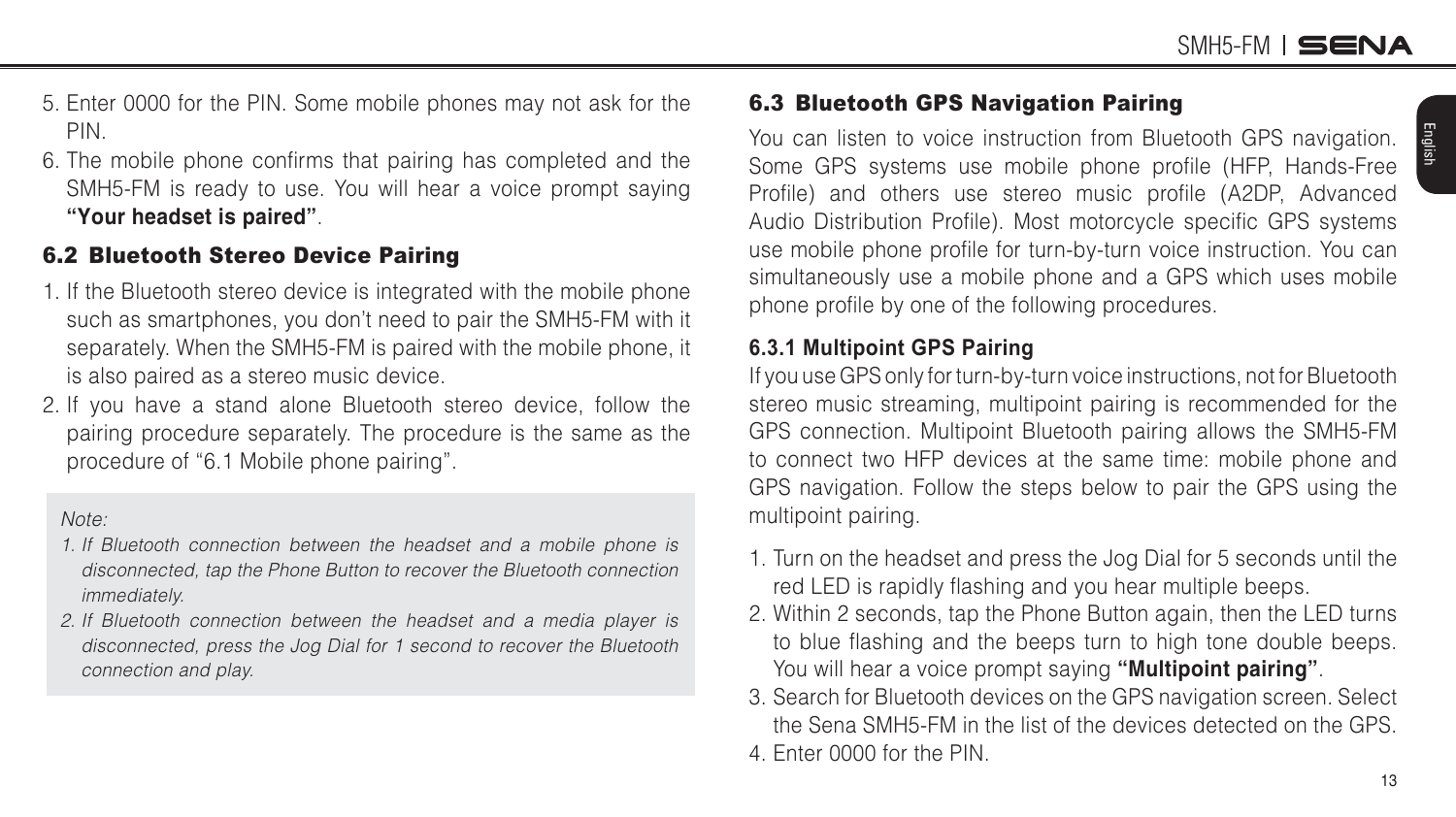#### SENA I SMH5-FM

- 5. The GPS confirms that pairing has completed and the SMH5-FM is ready to use. You will hear a voice prompt from the SMH5-FM saying **"Your headset is paired"**.
- 6. If the pairing process is not completed within three minutes, the SMH5-FM will return to stand-by mode.

The pairing diagram for multipoint GPS pairing is shown in the figure below.



**Multipoint GPS Pairing**

#### **6.3.2 GPS Pairing as Mobile Phone**

If GPS is not only used for turn-by-turn voice instructions but also is your preferred Bluetooth stereo music source, you can pair the GPS to the SMH5-FM by following the simple procedures in "6.1 Mobile Phone Pairing". When you do this, the SMH5-FM thinks the GPS is a mobile phone. But the SMH5-FM can directly pair an additional mobile phone.



**GPS Pairing as Mobile Phone**

#### Note:

You have to use a motorcycle specific GPS which transmits turn-byturn voice instruction to the headset by Bluetooth. Most automotive GPS systems don't have this feature.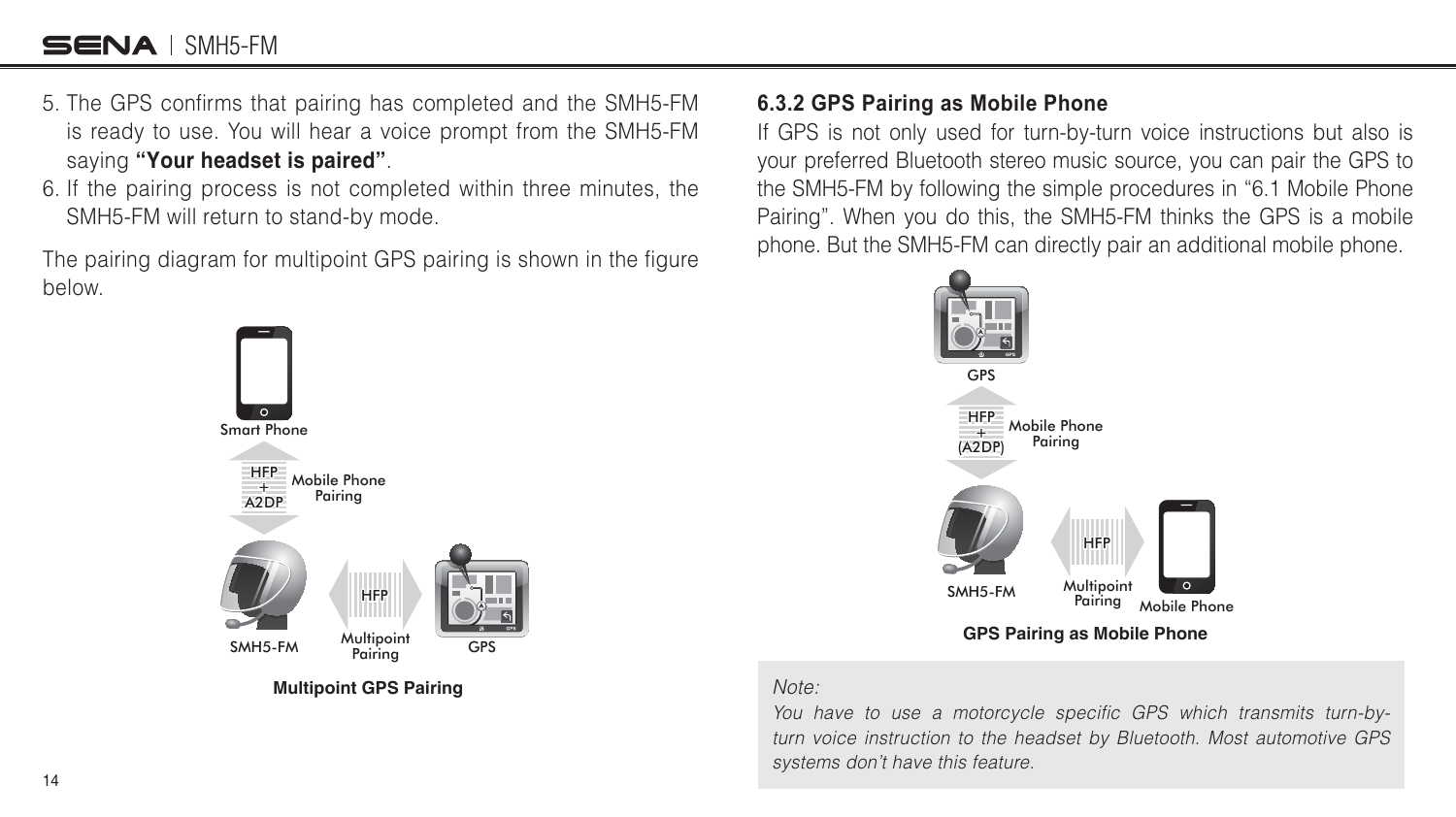English

### <span id="page-14-0"></span>7. PAIRING WITH SELECTIVE PROFILE: A2DP STEREO OR HANDSFREE

If you have a MP3 stereo music phone such as a smartphone, sometimes you may need to selectively use the SMH5-FM for A2DP stereo music only or for mobile phone handsfree only. This instruction is for advanced users who want to pair the SMH5-FM to their smartphones only with one selective profile: A2DP for stereo music or HFP for phone call.

If you have previously paired a mobile phone to the SMH5-FM, you must clear the previous paring list on both devices; the mobile phone and SMH5-FM. To clear the pairing list on SMH5-FM, please do a factory reset described on the [page 29](#page-28-1).To clear the pairing list on the mobile phone, please refer to the mobile phone manual. For most smartphones, delete the Sena SMH5-FM from the list of Bluetooth devices in setting menu.

#### 7.1 A2DP Stereo Music Only

- 1. Turn on the headset and press the Phone Button for 5 seconds until the LED flashes red and blue alternately and you hear multiple beeps.
- 2. Within 2 seconds, tap the Jog Dial again, then the LED turns to red flashing and the beeps turn to double mid-tone beeps. You will hear a voice prompt saying **"Media selective pairing"**.
- 3. Search for Bluetooth devices on your smartphone. Select the Sena SMH5-FM in the list of devices detected on your phone.
- 4. Enter 0000 for the PIN. Some smartphones may not ask for PIN.

#### 7.2 HFP for Phone Call Only

- 1. Turn on the headset and press the Phone Button for 5 seconds until the LED flashes red and blue alternately and you hear multiple beeps.
- 2. Within 2 seconds, tap the Phone Button again, then the LED turns to blue flashing and the beeps turn to multiple mid-tone beeps. You will hear a voice prompt saying **"Phone selective pairing"**.
- 3. Search for Bluetooth devices on your smartphone. Select the Sena SMH5-FM in the list of devices detected on your phone.
- 4. Enter 0000 for the PIN. Some smartphones may not ask for PIN.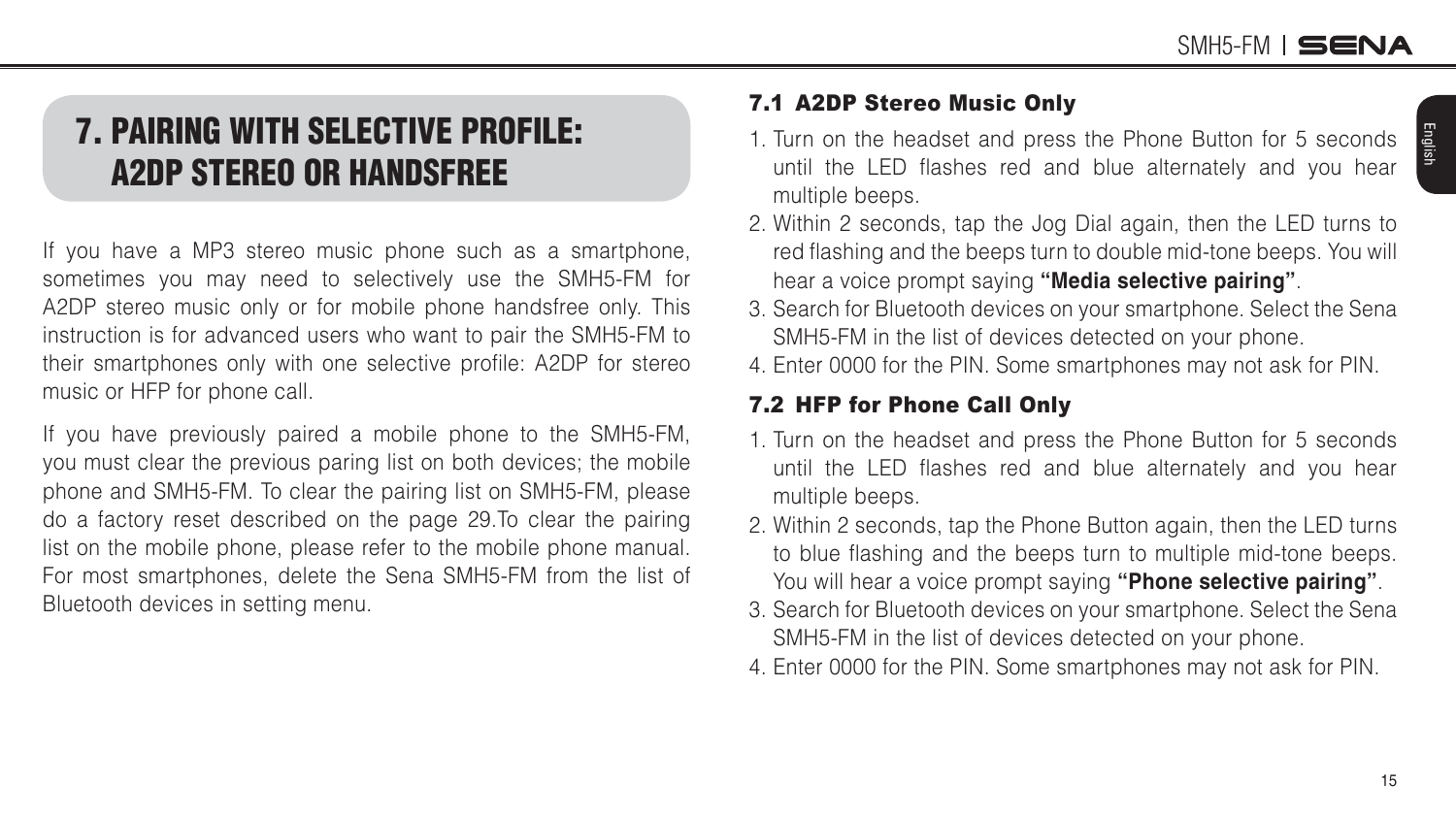### <span id="page-15-0"></span>8. PAIRING WITH OTHER SMH5-FM HEADSETS FOR INTERCOM CONVERSATION

The SMH5-FM can be paired with up to three other headsets for Bluetooth Intercom conversation.

- 1. Turn on the two SMH5-FM headsets (A and B) that you would like to pair with each other.
- 2. Press and hold the Jog Dial of the headset A and B for 5 seconds until red LEDs of the both units start to flash rapidly. You will hear a voice prompt saying **"Intercom pairing"**.
- 3. Simply tap the Jog Dial of any one of the two headsets A or B (It doesn't matter that you choose A or B) and wait until the LEDs of both headsets turn to blue and intercom connection is automatically established. The two SMH5-FM headsets A and B are paired with each other for intercom conversation. If the pairing process is not completed within one minute, the SMH5-FM will return to stand-by mode.



*Pairing A & B*

4. You can make other pairings between the headset A and C, and between the headset A and D by following the same procedure as above.

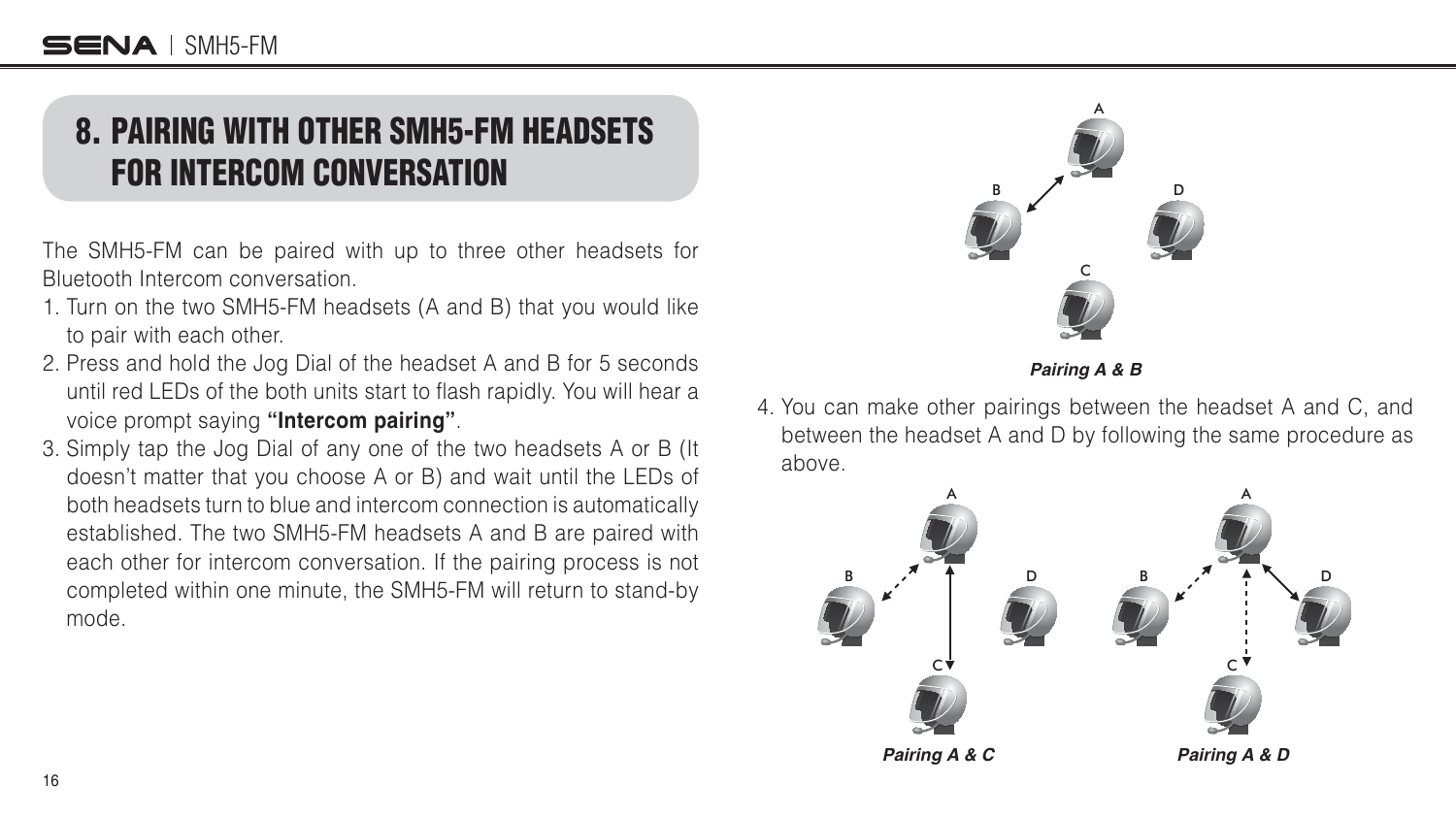SMH5-FM ISENA

<span id="page-16-0"></span>5. The intercom pairing queue is *'Last-Come, First-Served'*. If a headset has multiple paired headsets for intercom conversations, the last paired headset is set as *first intercom friend*. The previous Intercom friend becomes **second intercom friend**, and *third intercom friend.* 

#### Note:

For example, after the pairing procedures listed above, headset D is the *first intercom friend of headset A. Headset C is the second intercom friend* of headset A, and headset B is the *third intercom friend* of headset A.

### 9. PAIRING WITH OTHER SENA HEADSET MODELS FOR INTERCOM CONVERSATION

The SMH5-FM can be paired with all other Sena headset models such as the SMH10 and the SPH10 for intercom conversation. Please follow the same procedure as above to pair with these headset models.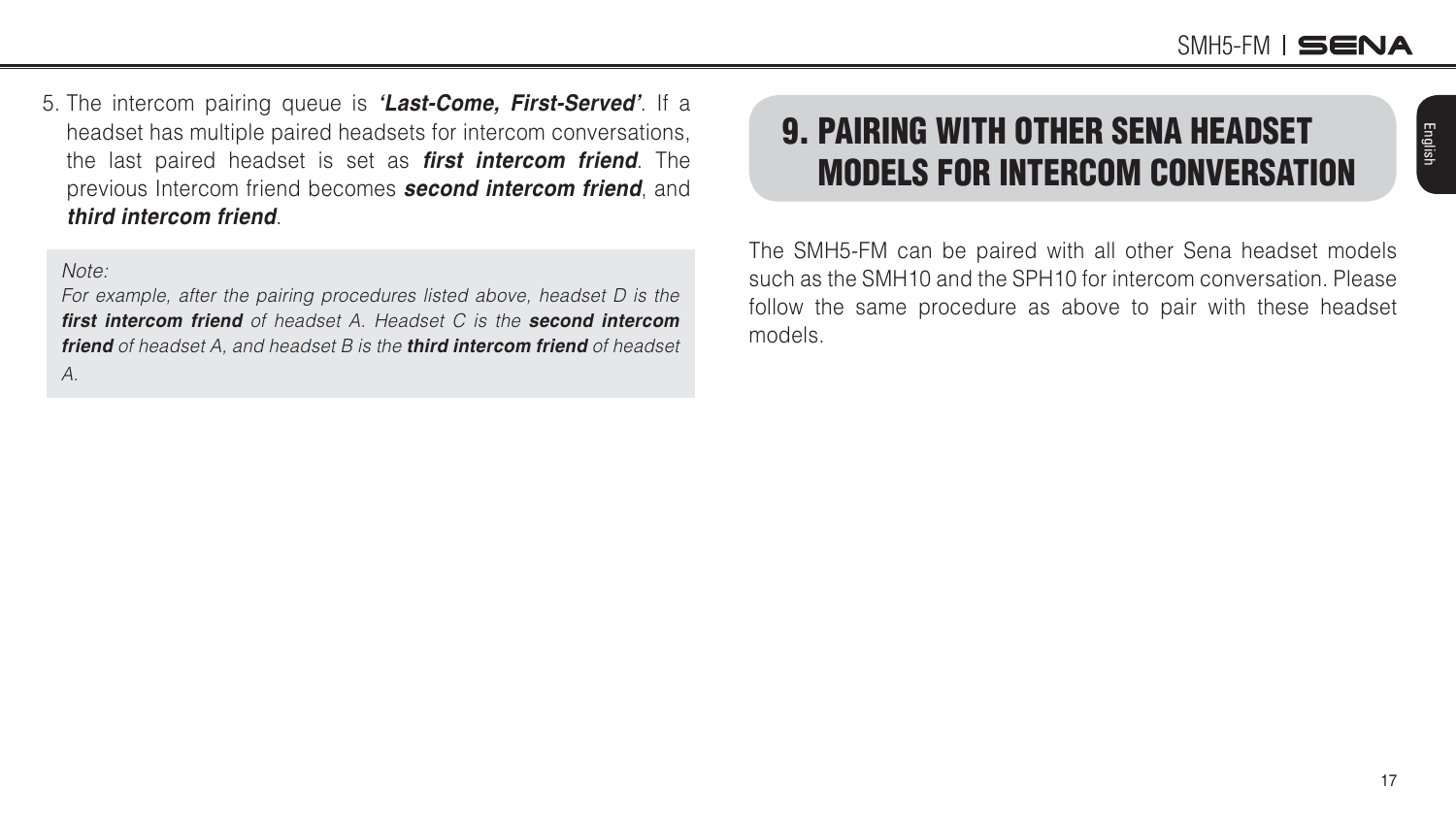### <span id="page-17-0"></span>10. SMH5-FM CONFIGURATION SETTING

You can set the configuration of the SMH5-FM by the voice menu instruction as below.

- 1. To enter into voice configuration menu, press and hold the Jog Dial for 12 seconds until the LED shows solid blue and you hear high tone double beeps. You will also hear a voice prompt saying **"%onſguration menu"**.
- 2. Rotate the Jog Dial clockwise or counter-clockwise to navigate between the menus. You will hear voice prompts for each menu items as below.
- 3. You can enable the feature or execute the command by tapping the Phone Button, or disable the feature by tapping the Jog Dial.
- 4. If any button is not pressed within 10 seconds, the SMH5-FM will exit the configuration and goes back to stand-by mode.
- 5. If you want to exit the configuration immediately, rotate the Jog Dial until you hear a voice prompt saying "**Exit configuration**", and tap the Phone Button.

The voice prompt for each menu item is as below:



#### 10.1 Assigning Speed Dial

| <b>Voice Prompt</b>    | "Speed dial"         |
|------------------------|----------------------|
| <b>Factory Default</b> | N/A                  |
| Execute                | Tap the Phone Button |

1. To assign a phone number as a speed dial, rotate the Jog Dial until you hear a voice prompt saying **"Speed dial"**.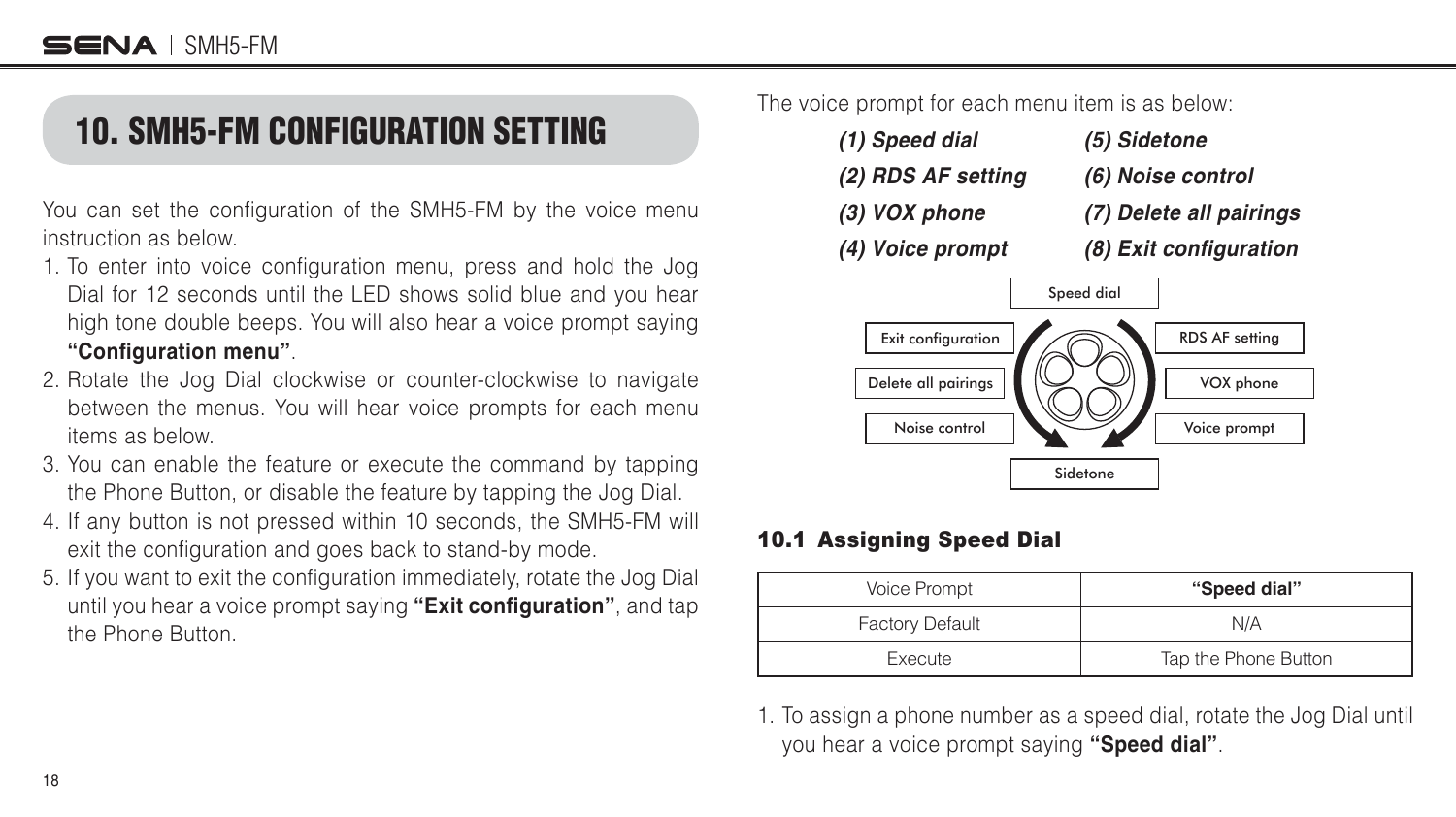English

- <span id="page-18-0"></span>2. Tap the Phone Button, and you will hear a voice prompt saying **"Speed dial one"** and **"Phone connected"**.
- 3. Rotate the Jog Dial to select one of three speed dial numbers and you hear a voice prompt saying **"Speed dial (#)"**.
- 4. Call a phone number you want to assign and you will hear a voice prompt saying **"Save speed dial (#)"**. The phone number is automatically assigned to the selected speed dial number. Then the phone call will hang up before being connected.
- 5. To exit the menu, rotate the Jog Dial clockwise or counter clockwise until you hear a voice prompt saying **"Cancel"**, and tap the Phone Button to confirm. You will then hear a voice prompt saying **"Cancel"**. If any button is not pressed within 1 minute, the SMH5-FM will exit the configuration menu and go back to standby mode.

#### Note:

- 1. After assigning a phone number to one of three speed dials, you can continually assign another phone number to the rest of two speed dials.
- 2. You can assign phone numbers to speed dials in your PC. Please visit the Sena Bluetooth web site at <www.sena.com>for more information.

#### 10.2 Enabling/Disabling RDS AF

RDS AF allows a receiver to re-tune to a different frequency providing the same station has an additional frequency. In RDS AF, the receiver will "re-tune" to the second frequency location when the first signal becomes too weak. With RDS AF enabled on the receiver, a radio station with more than one frequency can be used. Tap the Phone Button to enable the RDS AF.

| Voice Prompt           | "RDS AF setting"     |
|------------------------|----------------------|
| <b>Factory Default</b> | <b>Disable</b>       |
| Enable                 | Tap the Phone Button |
| <b>Disable</b>         | Tap the Jog Dial     |

#### Note:

RDS feature may be available when radio channel station provides equivalent service.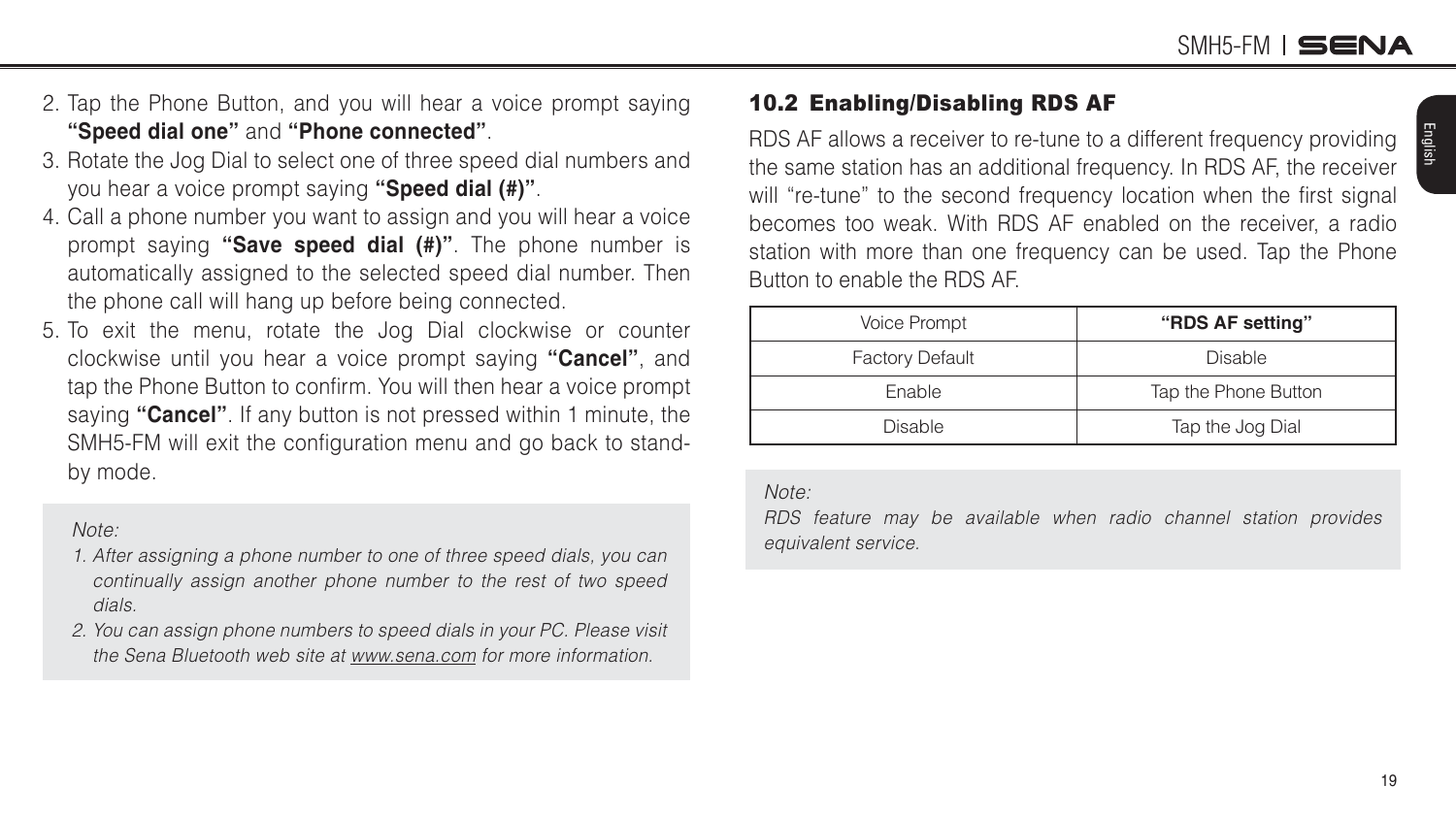#### <span id="page-19-0"></span>10.3 Enabling/Disabling Voice Activated Phone Answering

| <b>Voice Prompt</b>    | "VOX phone"          |
|------------------------|----------------------|
| <b>Factory Default</b> | Enable               |
| Enable                 | Tap the Phone Button |
| <b>Disable</b>         | Tap the Jog Dial     |

If this feature is enabled, you can answer incoming calls by simply saying a word loudly enough. For example, when you hear a series of beeps for an incoming call, you can answer the phone by saying **"Hello"** or any other word loudly. This is enabled from the factory but you can disable this. If this mode is disabled, you have to tap the Jog Dial or the Phone Button to answer an incoming call.

#### 10.4 Enabling/Disabling Voice Prompts

| Voice Prompt           | "Voice prompt"       |
|------------------------|----------------------|
| <b>Factory Default</b> | Enable               |
| Enable                 | Tap the Phone Button |
| <b>Disable</b>         | Tap the Jog Dial     |

You can disable voice prompts by configuration setting, but the following voice prompts are always on.

- Voice prompts for configuration setting menu

- Voice prompts for battery level indicator
- Voice prompts for factory reset

#### 10.5 Enabling/Disabling Sidetone

| Voice Prompt           | "Sidetone"           |
|------------------------|----------------------|
| <b>Factory Default</b> | <b>Disable</b>       |
| Enable                 | Tap the Phone Button |
| <b>Disable</b>         | Tap the Jog Dial     |

Sidetone is the sound of your own voice as picked up by your headset's microphone and reproduced in your own ear, by your own speaker. It helps you to naturally speak at the correct level according to varying helmet noise conditions. If this feature is enabled, you can hear what you are speaking during an intercom conversation or a phone call.

#### 10.6 Enabling/Disabling Advanced Noise Control™

| Voice Prompt           | "Noise control"      |
|------------------------|----------------------|
| <b>Factory Default</b> | <b>Disable</b>       |
| Enable                 | Tap the Phone Button |
| <b>Disable</b>         | Tap the Jog Dial     |

When Advanced Noise Control is enabled, the background noise is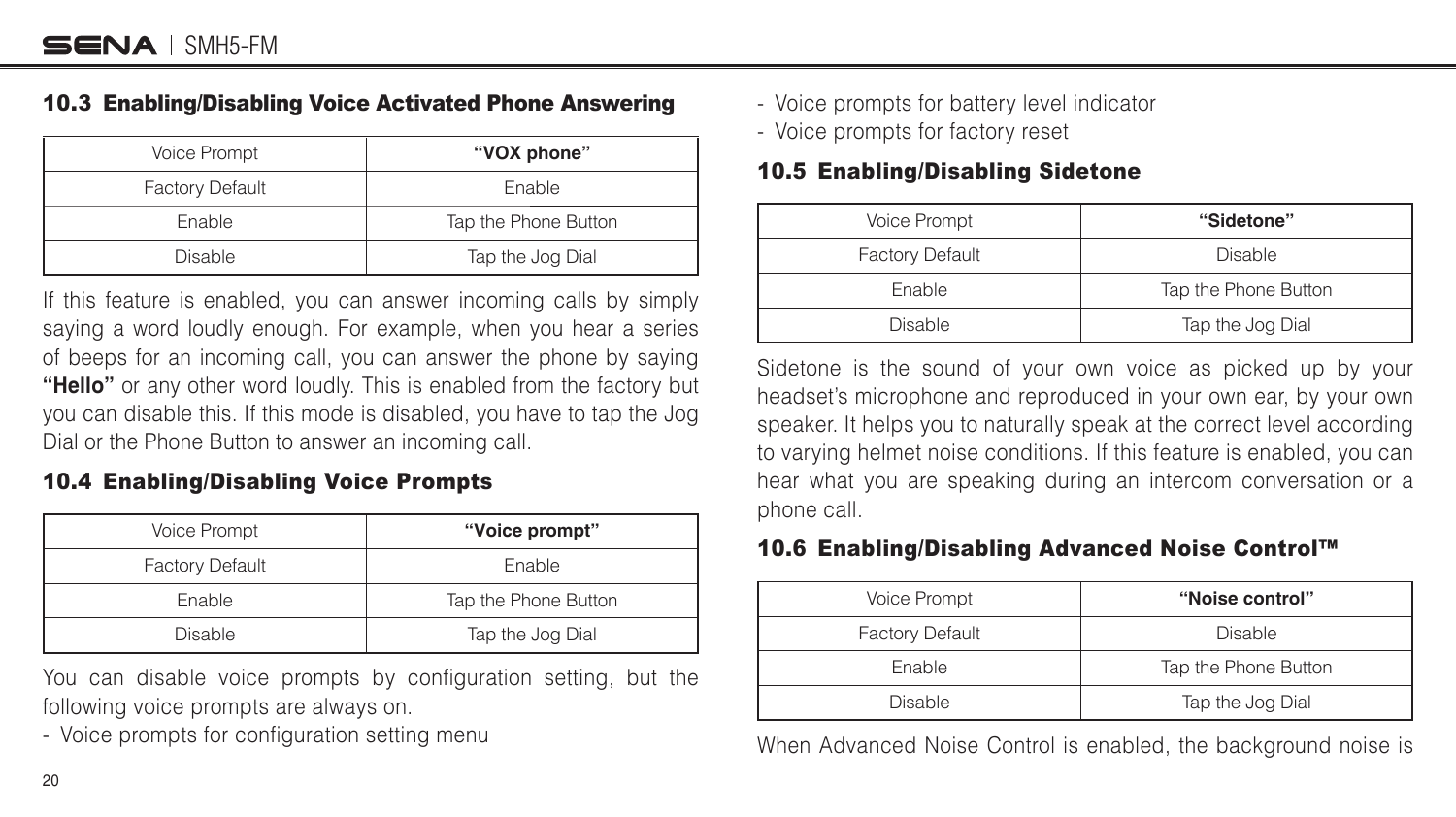<span id="page-20-0"></span>reduced during an intercom conversation. When it is disabled, the background noise is mixed with your voice during intercom.

#### Note:

If you use your SMH5-FM with the Bluetooth Audio Pack for GoPro or Prism, you can enable or disable this feature only during Normal Audio Recording Mode. This feature is automatically disabled while in Ultra HD (UHD) Audio Mode.

#### 10.7 Delete all Bluetooth Pairing Information

| Voice Prompt           | "Delete all pairings" |
|------------------------|-----------------------|
| <b>Factory Default</b> | N/A                   |
| Execute                | Tap the Phone Button  |

To delete all Bluetooth pairing information of the SMH5-FM, rotate the Jog Dial until you hear a voice prompt saying **"Delete all pairings"**, and tap the Phone Button to confirm. Tapping the Jog Dial is not available for this setting.

#### 10.8 Exit Voice Configuration Menu

| Voice Prompt           | "Exit configuration" |  |
|------------------------|----------------------|--|
| <b>Factory Default</b> | N/A                  |  |
| Execute                | Tap the Phone Button |  |

To exit voice configuration menu and get back to stand-by mode, rotate the Jog Dial until you hear a voice prompt saying **"Exit configuration**", and tap the Phone Button to confirm. Tapping the Jog Dial is not available for this setting.

| Rotate Jog Dial           | <b>Tap Phone Button</b> | <b>Tap Jog Dial</b> |
|---------------------------|-------------------------|---------------------|
| Speed Dial                | Execute                 | N/A                 |
| <b>RDS AF</b>             | Enable                  | Disable             |
| VOX Phone                 | Enable                  | Disable             |
| <b>Voice Prompt</b>       | Enable                  | <b>Disable</b>      |
| Sidetone                  | Enable                  | Disable             |
| Advanced Noise Control    | Enable                  | Disable             |
| Delete All Pairings       | Execute                 | N/A                 |
| <b>Exit Configuration</b> | Execute                 | N/A                 |

**Voice Conſguration Menu Button Operations**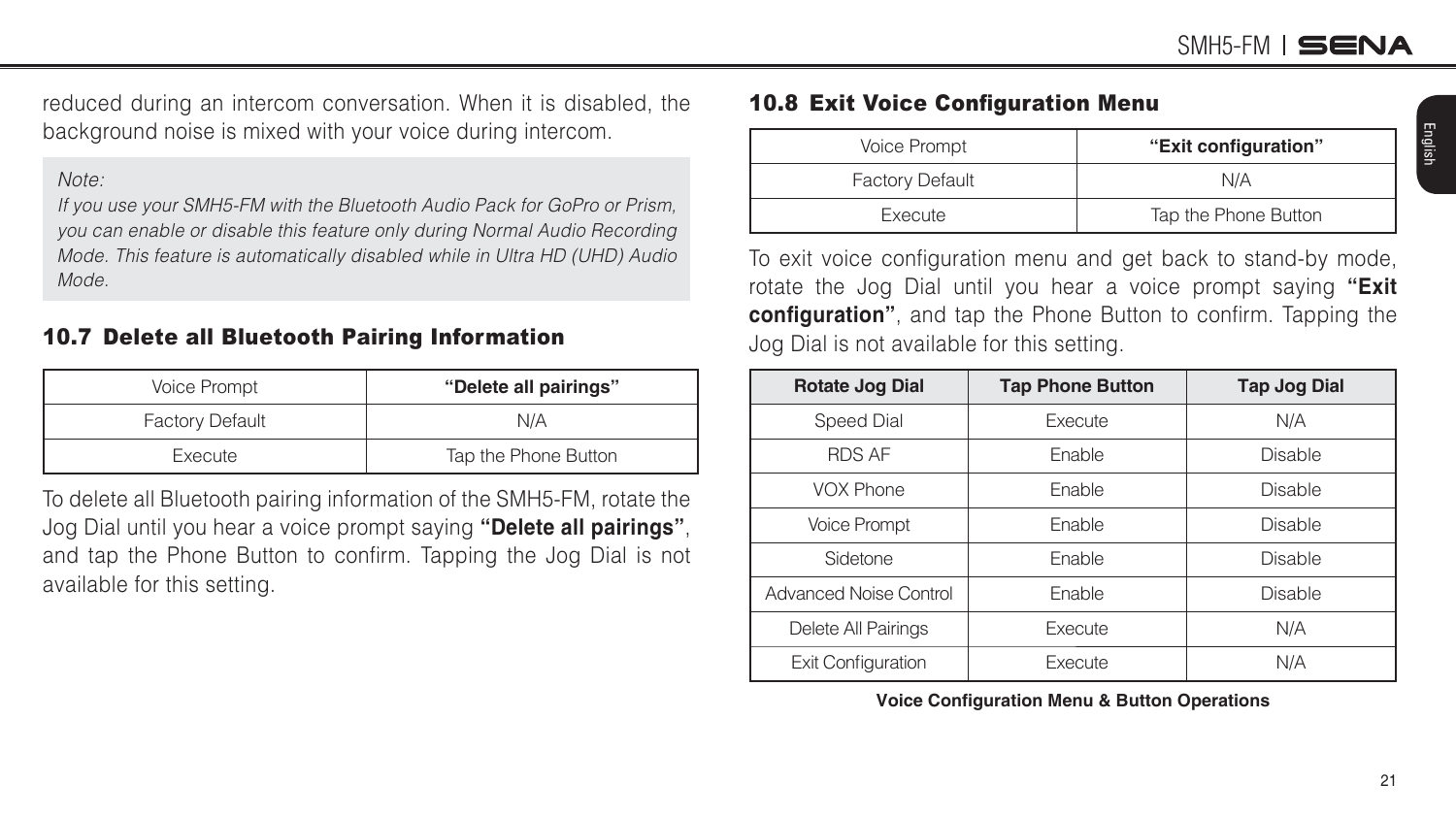### <span id="page-21-0"></span>11. USING THE SMH5-FM

#### 11.1 Volume Adjustment

You can easily adjust the volume by rotating the Jog Dial. You will hear a beep when the volume reaches maximum or minimum level. The volume is set and maintained independently at different levels for each audio source even when you turn off and on the headset. For example, once you set the volume for mobile phone handsfree, it will not change even if you adjust the volume when you hear Bluetooth MP3 music. So you can always maintain the preferred optimum volume level for each audio source.

#### 11.2 Mobile Phone Call Making and Answering

- 1. When you have an incoming call, simply tap the Jog Dial or the Phone Button to answer the call.
- 2. You can also answer the incoming call by loudly speaking any word of your choice if Voice Activated Phone Answering is enabled (Refer to the next section for details).
- 3. To end a call, tap the Jog Dial or the Phone Button, or wait for the called person to end the call.
- 4. To reject a call, press the Jog Dial for 2 seconds until you hear a beep while the phone is ringing.
- 5. To transfer a call between the mobile phone and the headset during the phone conversation, press the Phone Button for 2 seconds until you hear a beep.
- 6. There are several ways to make a phone call
	- Enter numbers on your mobile phone keypad and make a call. Then the call is automatically transferred to the headset.
	- For some older mobile phones which do not automatically transfer calls to the headset, press the Phone Button after entering phone numbers on the mobile phone keypad.
	- Tap the Phone Button in stand-by mode to activate the voice dialing of your mobile phone. For this, the voice dialing feature must be available on the mobile phone. Refer to your mobile phone manual for further instruction.

#### Note:

- 1. If you are using multipoint mobile phone connection and you have an incoming call from the second phone during the call of the first phone, then you may still receive the call from second phone. In this case, the call from the first phone is on waiting mode. If you end a call, then it will automatically guide you to the first phone call.
- 2. If you are using multipoint connection of mobile phone and GPS, you may not listen to the GPS voice instruction during the phone call.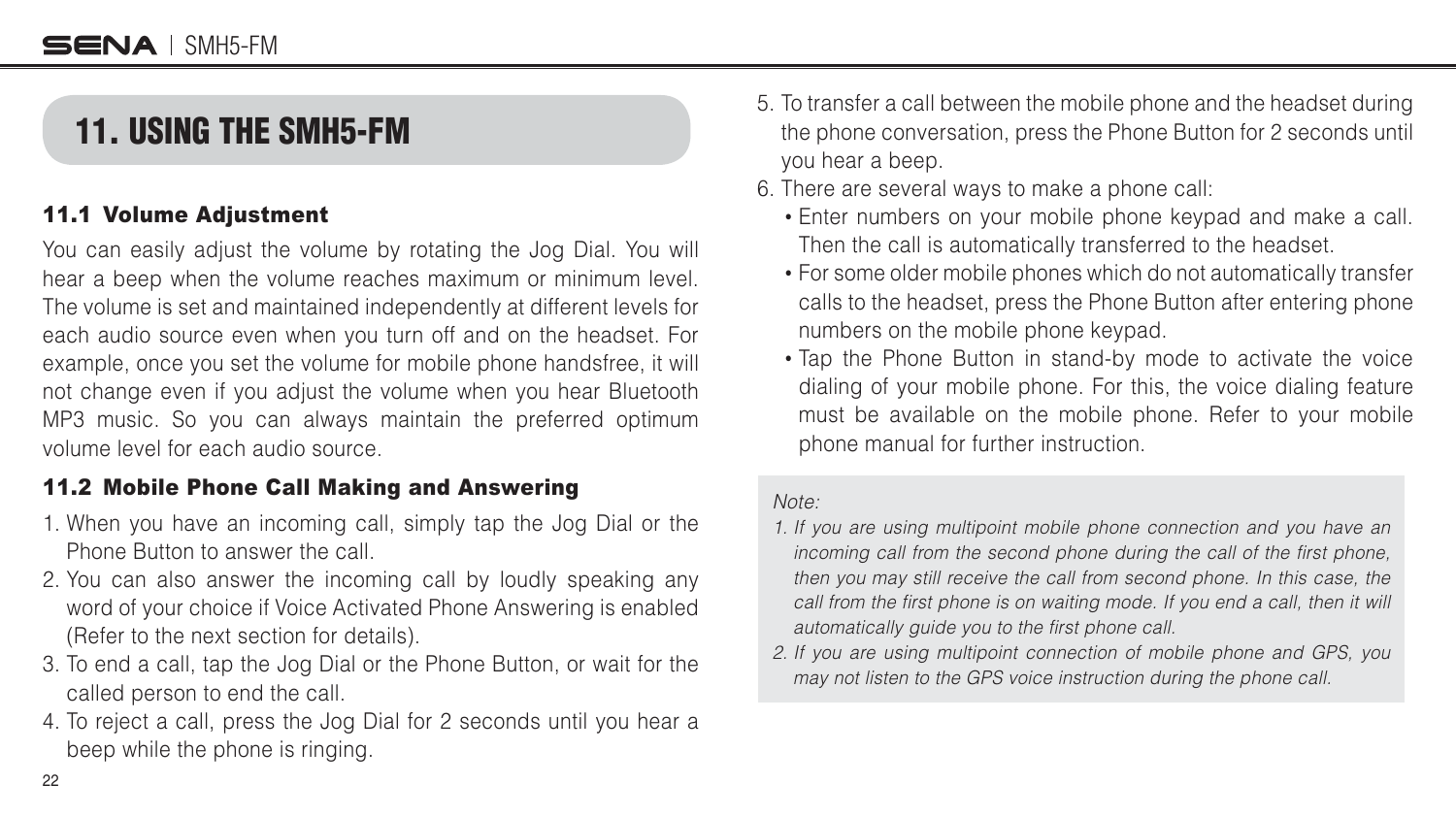English

#### <span id="page-22-0"></span>11.3 Speed Dialing

You can quickly make a phone call by using the voice speed dial menu.

- 1. To enter into the voice speed dial menu, double tap the Phone Button and you will hear a mid-tone single beep and a voice prompt saying **"Speed dial"**.
- 2. Rotate the Jog Dial clockwise or counter-clockwise to navigate between the menus. You will hear voice prompts for each menu item.
- 3. Tap the Phone Button or the Jog Dial to select a voice menu among the followings

| (1) Last number redial | (4) Speed dial 3 |
|------------------------|------------------|
| (2) Speed dial 1       | (5) Cancel       |
| (3) Speed dial 2       |                  |

- 4. After selecting the last number redial menu, you will hear a voice prompt saying **"Last number redial"**. Then, to redial the last phone call number, tap the Phone Button or the Jog Dial.
- 5. To call one of the speed dials, rotate the Jog Dial clockwise or counter-clockwise to navigate between the menus until you hear a voice prompt saying **"Speed dial (#)"**. Then, tap the Phone Button or the Jog Dial.

6. If you want to exit the speed dial immediately, rotate the Jog Dial until you hear a voice prompt saying **"Cancel"**, and tap the Phone Button or the Jog Dial. If any button is not pressed within 15 seconds, the SMH5-FM will exit the voice speed dial menu and goes back to stand-by mode.

#### Note:

Make sure that you connect the mobile phone and the headset in order to use the speed dial function.

| Answer        | Tap Phone Button or Tap Jog Dial or Say "Hello" |
|---------------|-------------------------------------------------|
| End           | Tap Phone Button or Tap Jog Dial                |
| Reject        | Press Jog Dial for 2"                           |
| Transfer      | Press Phone Button for 2"                       |
| Call          | Use phone keypad                                |
| Speed Dial    | Double tap Phone Button                         |
| Voice Command | Tap Phone Button                                |

**Mobile Phone Call Button Operations**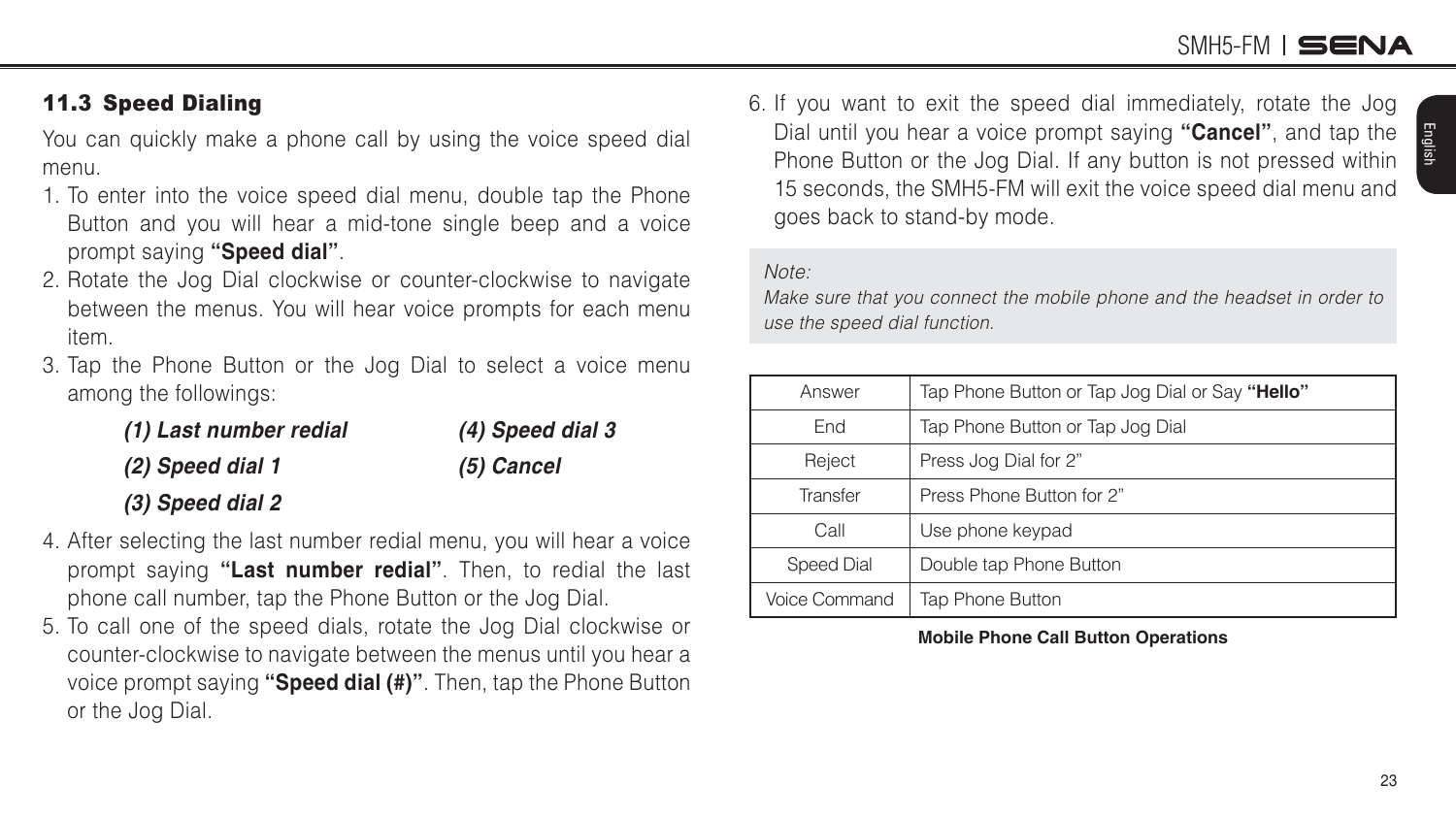#### <span id="page-23-0"></span>11.4 Intercom Conversation

1. You can start an intercom conversation with any of intercom friends by tapping the Jog Dial: single tapping to intercom with the **first intercom friend,** double tapping with the **second intercom friend,** and triple tapping with the **third intercom friend.**





**1**st **Intercom Friend 2**nd **Intercom Friend**



**3**rd **Intercom Friend**

2. To terminate an intercom conversation, single tap the Jog Dial. Any intercom connection with any intercom friend will be terminated by a single tapping. A double or triple tapping will do nothing in this case.



**Terminate**

#### 11.5 Intercom and Mobile Phone Call

- 1. When you have an incoming mobile phone call during an intercom conversation, you will hear a ring tone. You can choose whether to 1) answer the mobile phone call and stop the intercom conversation, or 2) reject the phone call and stay on the intercom conversation.
	- a. To answer the phone call and stop the intercom conversation, tap the Jog Dial or the Phone Button. When you hang up the phone call, the intercom will automatically be recovered.
	- b. To reject the phone call and stay on the intercom conversation, press the Jog Dial for 2 seconds until you hear a beep.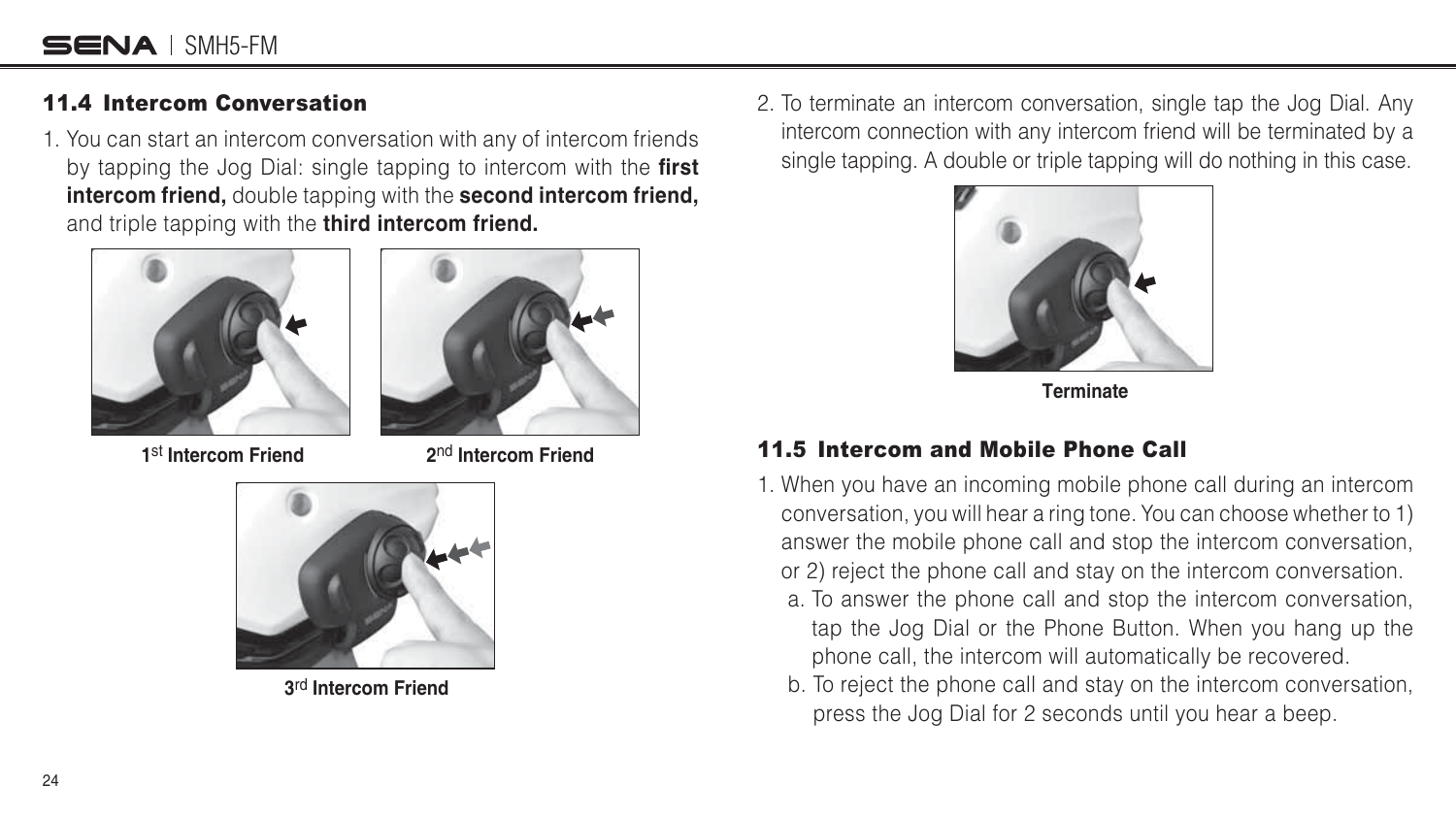English

<span id="page-24-0"></span> Unlike other motorcycle Bluetooth headsets, this prevents a user from being dropped out of an intercom conversation by an incoming mobile call.

2. When you have an incoming intercom call during a mobile phone call, you will hear 4 high tone beeps, alerting you that there is an incoming intercom call. You will also hear a voice prompt saying **"Intercom requested"**. In this case, the intercom call does not override the mobile phone call because intercom has lower priority than mobile call. You have to hang up the mobile phone call to make or receive an intercom call.

#### 11.6 Intercom Failure

When you try to start an intercom conversation with an intercom friend who is already having an intercom conversation with another intercom friend or a mobile phone call with another person, you will hear a low tone double beep signifying a busy signal. You will also hear a voice prompt saying **"Intercom failed, try again later"**. In this case, you have to try again later. On the other hand, the intercom friend will hear 4 high tone beeps alerting them that there is an incoming intercom call.

#### 11.7 Intercom Reconnection

If your intercom friend goes out of range while having an intercom conversation, you may hear static noise and eventually the intercom will be disconnected. In this case, the SMH5-FM automatically tries to reconnect the intercom every 8 seconds. You will hear high tone double beeps until the intercom is reestablished. If you don't want to make a reconnection, tap the Jog Dial to stop the attempt.

#### 11.8 FM Radio

You can answer the incoming call and intercom while still listening to the FM radio.

#### **11.8.1 FM Radio On / Off**

To turn on the FM radio, press and hold the Phone Button for 2 seconds until you hear a mid-tone double beep sound. You will then hear a voice prompt saying **"FM on"**. In order to turn off the FM radio, press and hold the Phone Button for 2 seconds until you hear a voice prompt saying **"FM off"**. When you power off, the SMH5-FM will remember the last station frequency. When you power on, the last station frequency will be playing.

#### **11.8.2 Preset Stations**

You can listen to preset stations while listening to the FM radio. Tap the phone button once to go upward to your next saved preset station.

#### **11.8.3 Seek and Save**

"Seek" is the function that searches from station to station frequencies. To use the "Seek" function, please follow the procedure below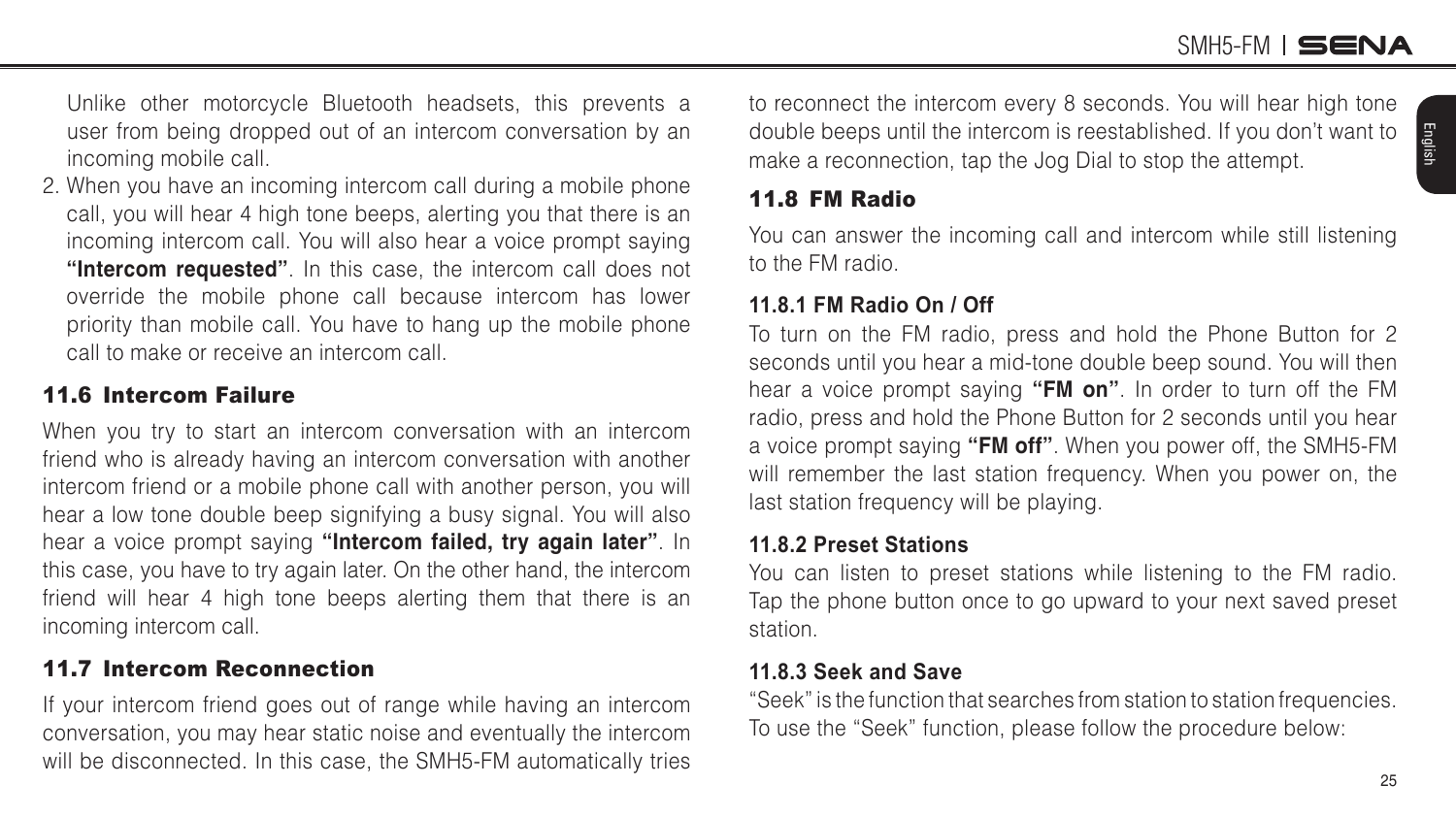- 1. Rotate while pressing the Jog Dial clockwise to search up the station dial or counter clockwise to search down the station dial.
- 2. If the tuner finds a station while searching frequencies, it stops the seek function.
- 3. To save the current station, press and hold the Jog Dial for 2 seconds until you hear a voice prompt saying **"Preset (#)?"**.
- 4. Rotate the Jog Dial clockwise or counter clockwise, in order to select which preset number you want for that specific station, up to 10 preset stations. You may cancel the preset operation by waiting approximately 10 seconds. You will then hear "Save preset cancelled". You can also rotate the Jog Dial clockwise or counter clockwise until you hear "**Cancel**". Tap the Jog Dial to confirm cancellation. You will then hear **"Save preset cancelled"**.
- 5. To save the current station, tap the Jog Dial again. You will then hear a voice prompt saying **"Save preset (#)"**.
- 6. To delete the saved station in the preset number, tap the Phone Button. You will then hear a voice prompt saying **"Delete preset (#)"**.

Note:

You can save FM stations to presets before using FM radio. Connect SMH5- FM to your PC and open the Sena Device Manager. It allows you to save FM station frequencies up to 10 presets on the SMH5-FM setting menu.

#### **11.8.4 Scan and Save**

"Scan" is the function that searches from the current station frequency upward for stations in a whole range of FM frequencies. To use the scan function, please follow the procedures below

- 1. Double tap the Phone Button. Then the current station frequency moves upward to find other station frequencies.
- 2. If the tuner finds a station, it stays at the station frequency for 8 seconds, then scanning to the next station frequency.
- 3. Scan function stops when you double tap the Phone Button again.
- 4. To save a station while scanning frequencies, tap the Phone Button when at that station. You will hear a voice prompt from the SMH5- FM saying **"Save preset (#)"**. The station will be saved as the next preset number.
- 5. All stations preset during "Scan", will overwrite previously set stations.
- 6. To stop scan function, double tap the Phone Button.

#### **11.8.5 Temporary Preset**

With the temporary preset function, you may temporarily preset stations automatically without changing the existing preset stations. Tap the Phone Button three times which will automatically scan for 10 temporary preset stations. The temporary preset stations will be cleared when the system is powered off.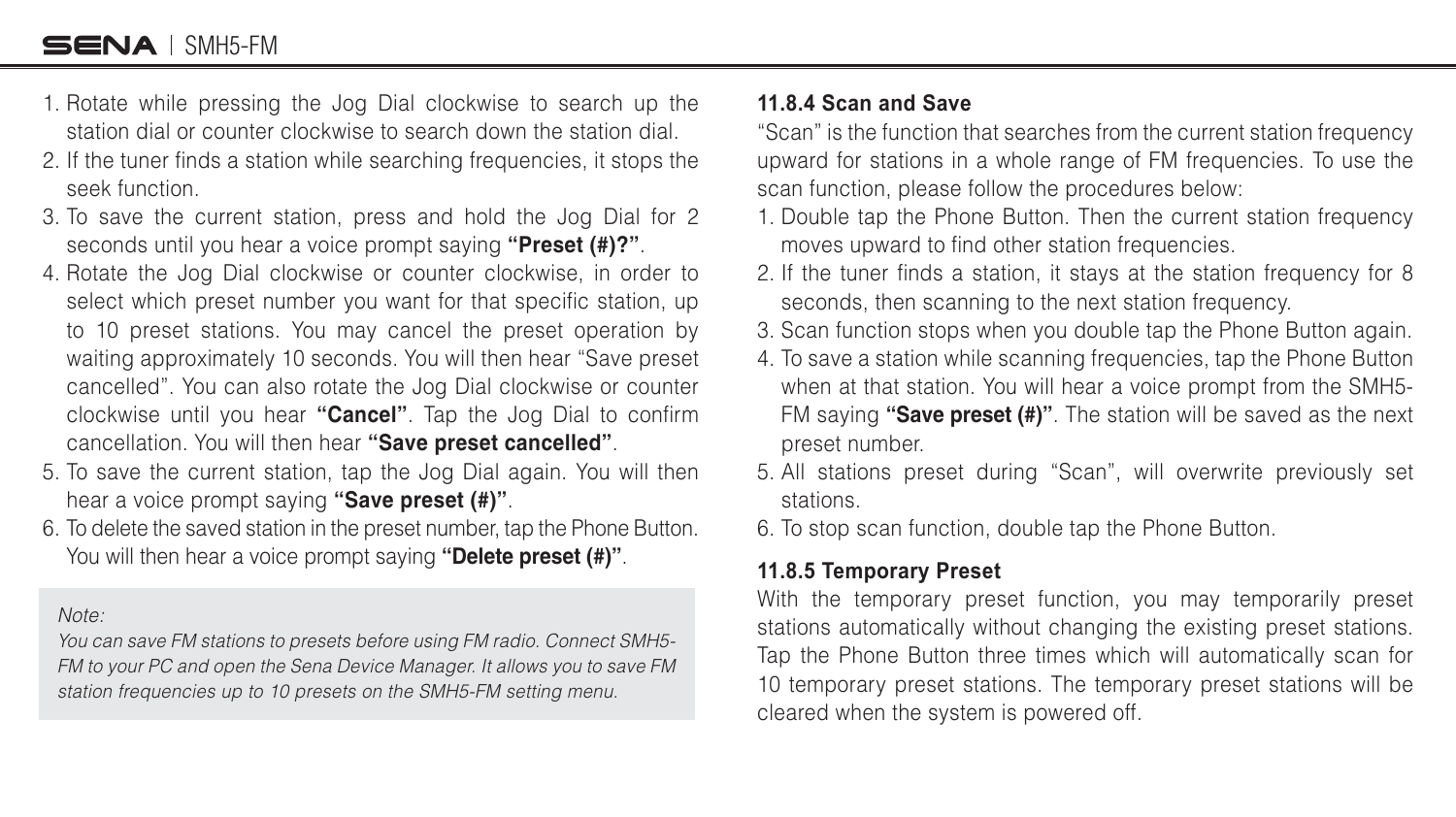English

#### <span id="page-26-0"></span>11.9 Stereo Music

You can listen to stereo music by Bluetooth wireless stereo. The Bluetooth audio device must be paired with the SMH5-FM by following the Bluetooth Stereo Device Pairing instructions described in the 6.2 chapter. The SMH5-FM supports the Audio/Video Remote Control Profile (AVRCP), so if your Bluetooth audio device also supports the AVRCP, you can use the SMH5-FM to remotely control music playback. So, you not only can adjust the volume but also use the functions such as play, pause, next track and previous track.

- To adjust the volume, rotate the Jog Dial.

- To play or pause music, press and hold the Jog Dial for 1 second until you hear a double beep.





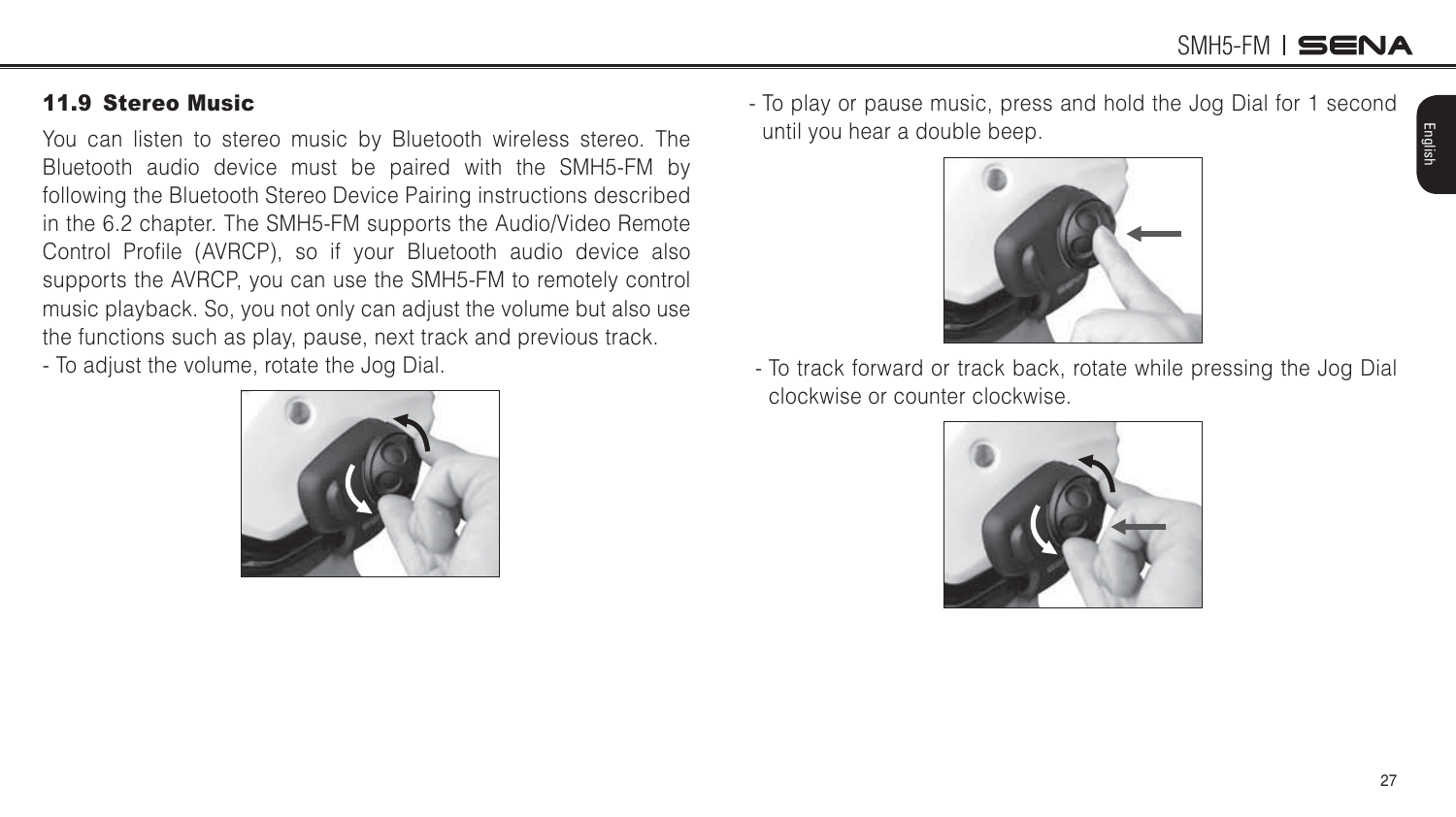#### <span id="page-27-0"></span>11.10 Function Priority

The SMH5-FM operates in the following order of priority

*(Highest)* Mobile Phone, Intercom, Music sharing by Bluetooth stereo music, FM Radio, *(Lowest)* Bluetooth Stereo Music

A lower priority function is always interrupted by a higher priority function. For example, stereo music is interrupted by intercom call, and intercom conversation is interrupted by incoming mobile phone call.

#### 11.11 Music Sharing

You can start sharing music with an intercom friend using Bluetooth stereo music during a two-way intercom conversation. When you terminate music sharing, you can go back to the intercom conversation. To start or terminate sharing music, press and hold the Jog Dial for 1 second during an intercom conversation until you hear a double beep and you and your intercom friend will listen to or terminate sharing music. To track forward or track back, rotate while pressing down the Jog Dial clockwise or counter clockwise.

Note:

- 1. Both you and your intercom friend can remotely control music playback during music sharing such as track forward and track back.
- 2. When you have an incoming call, make a phone call, or hear the turnby-turn voice instruction of GPS during music sharing, the function will be paused.
- 3. In order to share music, make sure that you update both headsets with the firmware that has the music sharing feature, and enable the EDR setting in the Sena Device Manager.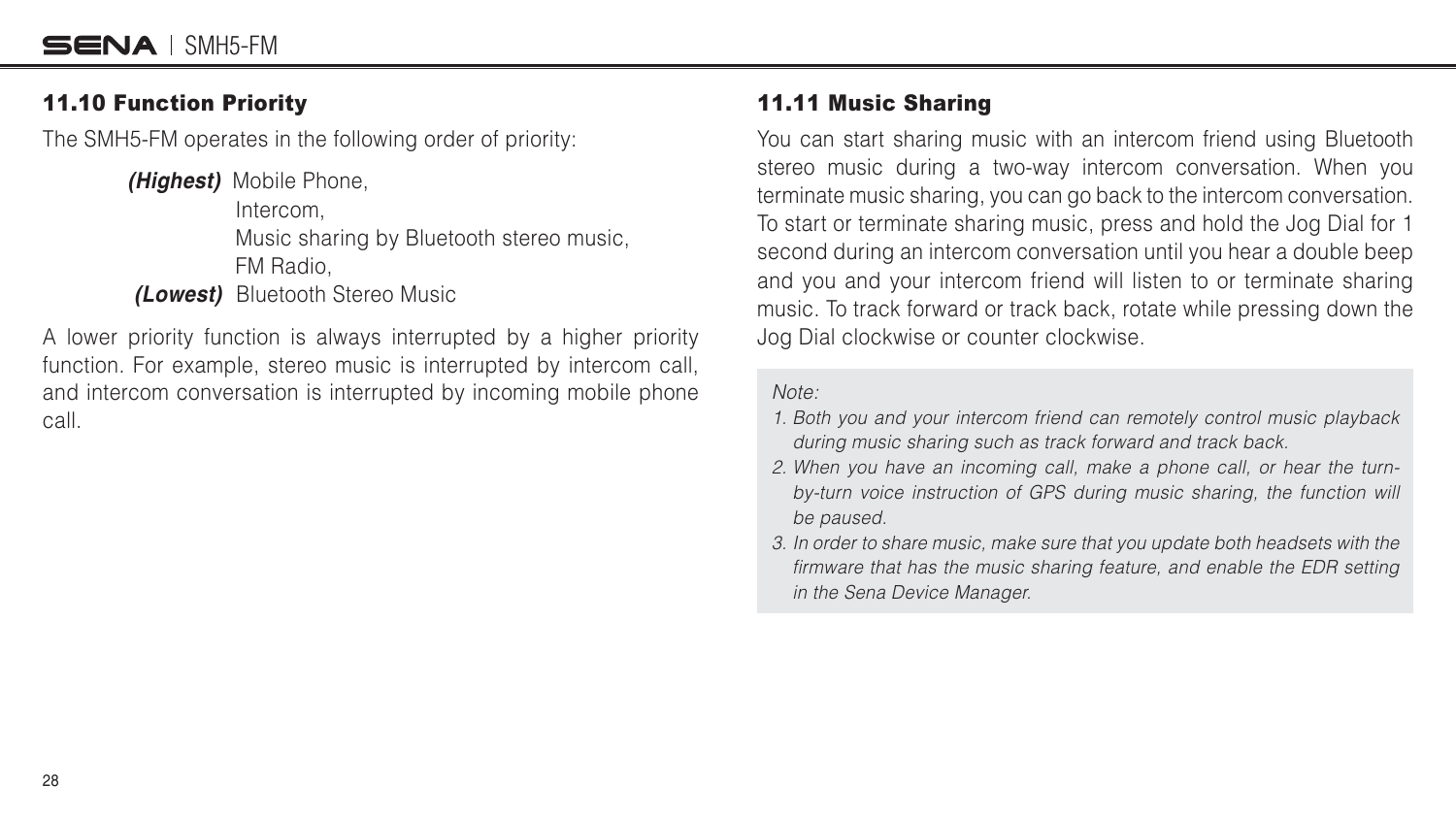English

#### <span id="page-28-1"></span><span id="page-28-0"></span>11.12 Reset to Factory Default Settings

- 1. To restore the SMH5-FM to factory default settings, press and hold the Phone Button for 12 seconds until the LED shows solid red and you hear high tone double beeps. You will also hear a voice prompt saying **"Factory reset"**.
- 2. Within 5 seconds, press the Jog Dial to confirm reset. The headset will be restored to factory setting and switched off automatically. You will hear a voice prompt saying **"Headset reset, good-bye"**.
- 3. If you don't press the Jog Dial within 5 seconds, the reset attempt is canceled and the headset returns to stand-by mode. You will hear a voice prompt saying, **"Canceled"**.

#### 11.13 Fault Reset

When the SMH5-FM is not working properly or is in faulty status for any reason, you may reset by pushing the pin-hole reset button at the back of the headset main unit. Insert a paper clip into the reset pin-hole and press the reset button for a second with light pressure. The SMH5-FM will be switched off after which time, you have to turn the system back on and try again. However, this will not restore the headset to factory default settings.

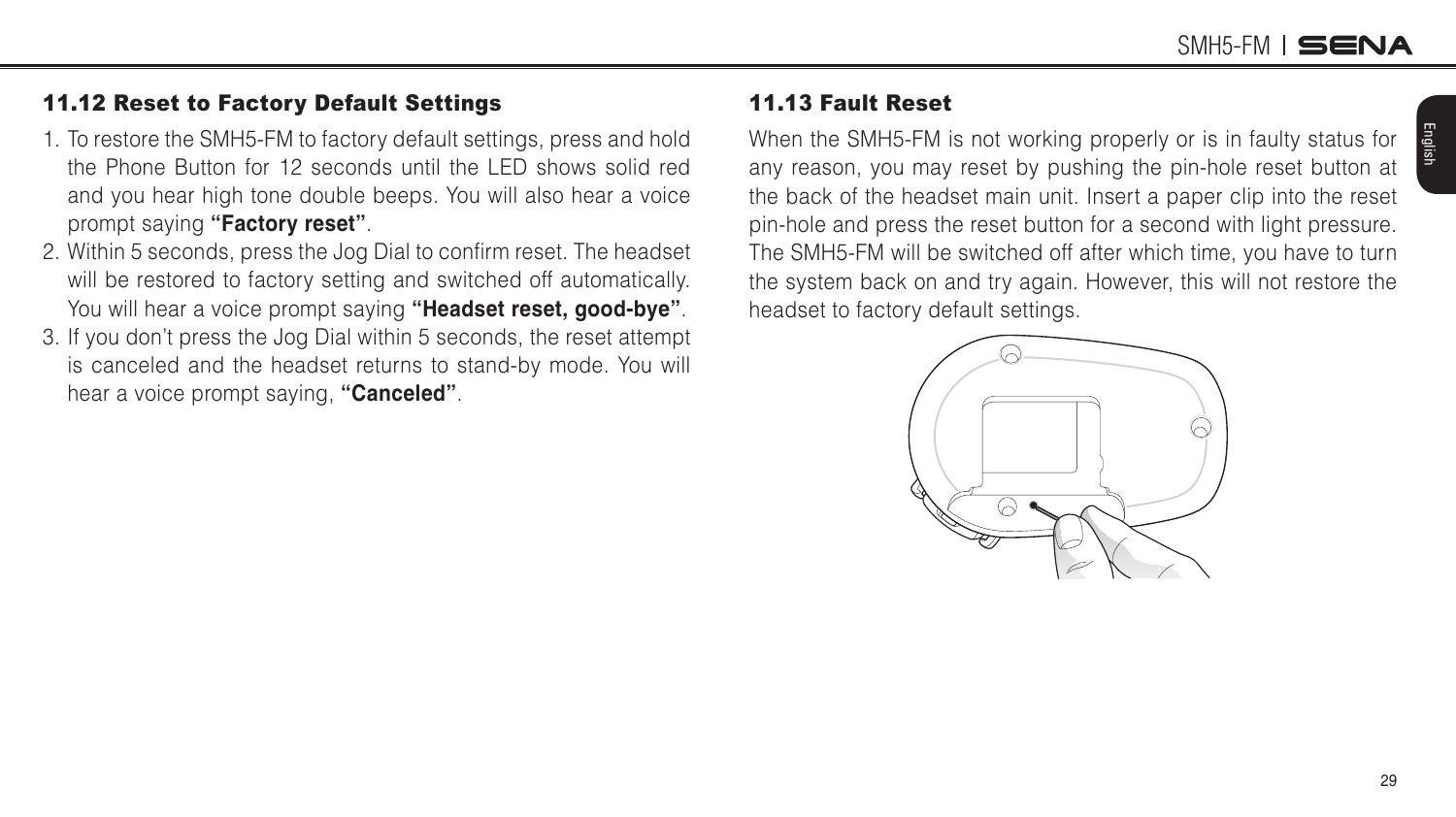### <span id="page-29-0"></span>12. UNIVERSAL INTERCOM

You can have an intercom conversation with non-Sena Bluetooth headsets using the Universal Intercom function. Non-Sena Bluetooth headsets can be connected to the Sena Bluetooth headset if they support the Bluetooth Hands-Free Profile (HFP). The working distance may differ depending on the performance of Bluetooth headset that it is connected to. In general, it is shorter than normal intercom distance since it uses the Bluetooth Hands-Free Profile.

#### 12.1 Universal Intercom Pairing

The SMH5-FM can be paired with non-Sena Bluetooth headsets for Bluetooth intercom conversation. You can pair the SMH5-FM with only one non-Sena Bluetooth headset; if you pair with a different non-Sena Bluetooth headset, the previous pairing list will be removed.

- 1. Turn on the SMH5-FM and a non-Sena Bluetooth headset which you want to pair with.
- 2. Press and hold the Jog Dial on the SMH5-FM for 8 seconds until the blue LED flashes rapidly. You will hear a voice prompt saying **"Universal intercom pairing"**.

3. Perform the operation required for handsfree pairing on the non-Sena Bluetooth headset (refer to the users' manual of the headsets you want to use). The SMH5-FM will automatically perform pairing with non-Sena Bluetooth headsets in pairing mode.

#### 12.2 Two-way Universal Intercom

You can initiate the Universal Intercom connection with non-Sena Bluetooth headsets using the same intercom connection method as you would between other Sena headsets. You may single tap the Jog Dial to begin an intercom conversation with the first intercom friend, double tap with the second intercom friend, and triple tap with the third intercom friend.

Non-Sena Bluetooth headsets may initiate the Universal Intercom connection, activating the voice dialing or using the redialing operation. You may also disconnect the existing connection by ending a call operation function (refer to the users' manual of the headsets for voice dialing, redialing, and ending a call).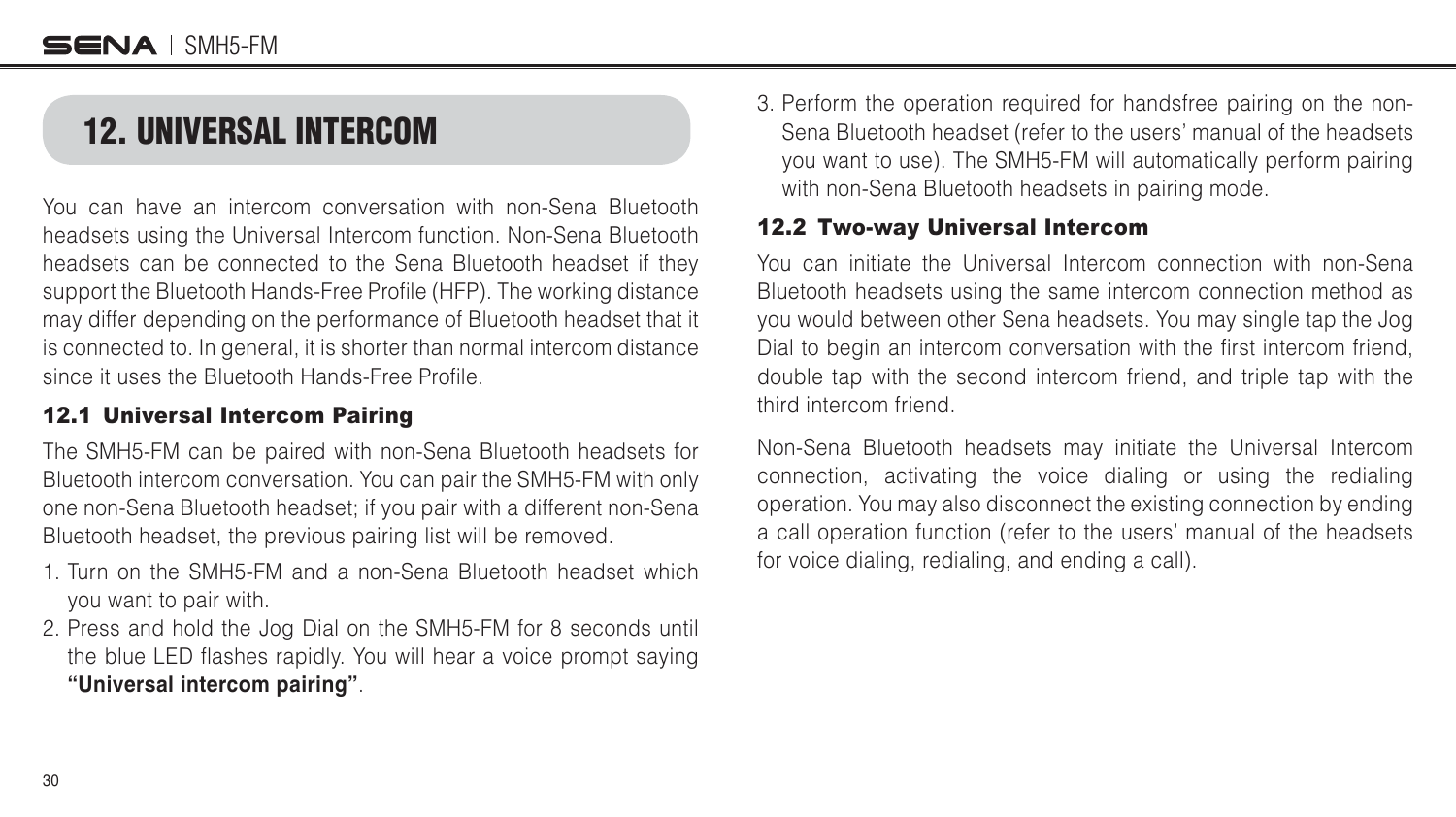### <span id="page-30-0"></span>13. FIRMWARE UPGRADE

The SMH5-FM supports firmware upgrade function. Please visit Sena Bluetooth web site at **<www.sena.com>** to check the latest software downloads.

#### 14. OPERATION QUICK REFERENCE **Type Operation Button Duration LED Beep** Basic Function Power-on Phone Button<br>+ Jog Dial 1 sec | Solid blue | Ascending beeps Power-off Phone Button<br>+ Joa Dial Tapping Solid red Bescending beeps Volume volume<br>adjustment | Jog Dial | Rotating Mobile Phone Answer & end mobile phone call Phone Button /  $\left| \begin{array}{c}$ Priorie Button /  $\end{array} \right|$  Tapping Reject incoming mobile phone call while the phone is ringing  $Joq$  Dial  $\vert$  2 sec Call transfer while on the phone Phone Button 2 sec — High tone beep Voice dialing  $\vert$  Phone Button  $\vert$  Tapping  $\vert$   $\vert$   $\vert$   $\vert$   $\vert$   $\vert$ Speed dial Phone Button Double tapping

Jog Dial | Tapping

Intercom

Start & end intercom conversation English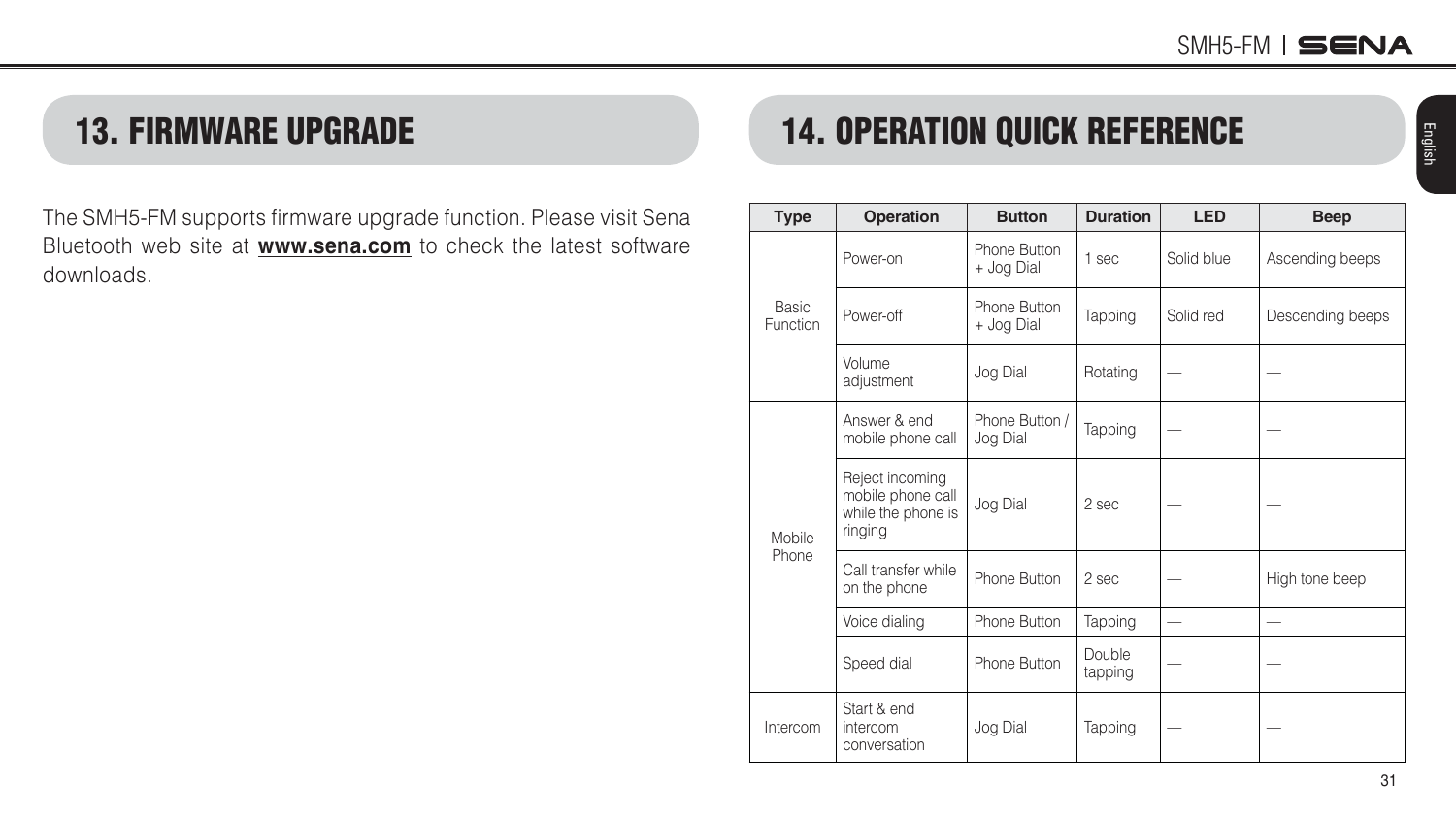#### $SENA$  | SMH5-FM

| <b>Type</b>          | Operation                     | <b>Button</b>                           | <b>Duration</b>               | <b>LED</b>                              | <b>Beep</b>                                            |
|----------------------|-------------------------------|-----------------------------------------|-------------------------------|-----------------------------------------|--------------------------------------------------------|
| <b>Music</b>         | Play & pause<br>music         | Jog Dial                                | 1 sec                         |                                         | Mid-tone double<br>beeps                               |
|                      | Track-forward &<br>track-back | Jog Dial                                | Rotating<br>while<br>pressing |                                         |                                                        |
| Bluetooth<br>Pairing | Phone pairing                 | Phone Button                            | 5 sec                         | Blue & red<br>alternatively<br>flashing | Mid-tone single<br>beep &<br>High tone triple<br>beeps |
|                      | Multipoint pairing            | Jog Dial                                | 5 sec                         | Red flashing                            | Multiple beeps                                         |
|                      |                               | Phone Button                            | Tapping                       | Blue flashing                           | High tone double<br>beeps                              |
|                      | Intercom pairing              | Jog Dial                                | 5 sec                         | Red flashing                            | Mid-tone single<br>beep & double-tone<br>beeps         |
|                      |                               | Jog Dial of any one of the two headsets |                               |                                         |                                                        |
|                      | Universal<br>intercom pairing | Jog Dial                                | 8 sec                         | Blue flashing                           |                                                        |
| FM Radio             | FM radio on                   | Phone Button                            | 2 sec                         |                                         | Mid-tone double<br>beeps                               |
|                      | FM radio off<br>(FM mode)     | Phone Button                            | 2 sec                         |                                         | Mid-tone double<br>beeps                               |
|                      | Select preset<br>(FM mode)    | Phone Button                            | Tapping                       |                                         | Mid-tone single<br>beep                                |

| <b>Type</b> | Operation                                  | <b>Button</b>                                                                                                               | <b>Duration</b>               | <b>LED</b> | <b>Beep</b>               |  |
|-------------|--------------------------------------------|-----------------------------------------------------------------------------------------------------------------------------|-------------------------------|------------|---------------------------|--|
|             | Save or delete<br>preset<br>(FM mode)      | Jog Dial                                                                                                                    | 3 sec                         |            | High tone double<br>beeps |  |
|             |                                            | Rotating the Jog Dial to select preset number from 1 to 10 or<br>cancel                                                     |                               |            |                           |  |
|             |                                            | Tapping the Jog Dial to confirm the saving or the Phone Button to<br>delete the saved station of the selected preset number |                               |            |                           |  |
|             | Seek stations<br>(FM mode)                 | Jog Dial                                                                                                                    | Rotating<br>while<br>pressing |            | High tone triple<br>beeps |  |
|             | Scan up FM band<br>(FM mode)               | Phone Button                                                                                                                | Double<br>tapping             |            |                           |  |
| FM Radio    | Stop scanning<br>(FM mode)                 | Phone Button                                                                                                                | Double<br>tapping             |            | High tone double<br>beeps |  |
|             | Save preset while<br>scanning<br>(FM mode) | Phone Button                                                                                                                | Tapping                       |            | High tone double<br>beeps |  |
|             | Temporary preset<br>(FM mode)              | Phone Button                                                                                                                | Triple<br>tapping             |            |                           |  |
|             | <b>RDS AF Setting</b>                      | Jog Dial                                                                                                                    | 12 sec                        | Solid blue | High tone double<br>beeps |  |
|             |                                            | Rotate the Jog Dial until you hear a voice prompt saying<br>"RDS AF Setting"                                                |                               |            |                           |  |
|             |                                            | Phone Button to enable, Jog Dial to disable                                                                                 |                               |            |                           |  |
| Reset       | Factory reset                              | Phone Button                                                                                                                | 12 sec                        | Solid red  | High tone double<br>beeps |  |
|             |                                            | Jog Dial within 5 sec to confirm reset                                                                                      |                               |            |                           |  |
|             | Fault reset                                | <b>Reset Button</b>                                                                                                         | Pressing                      |            |                           |  |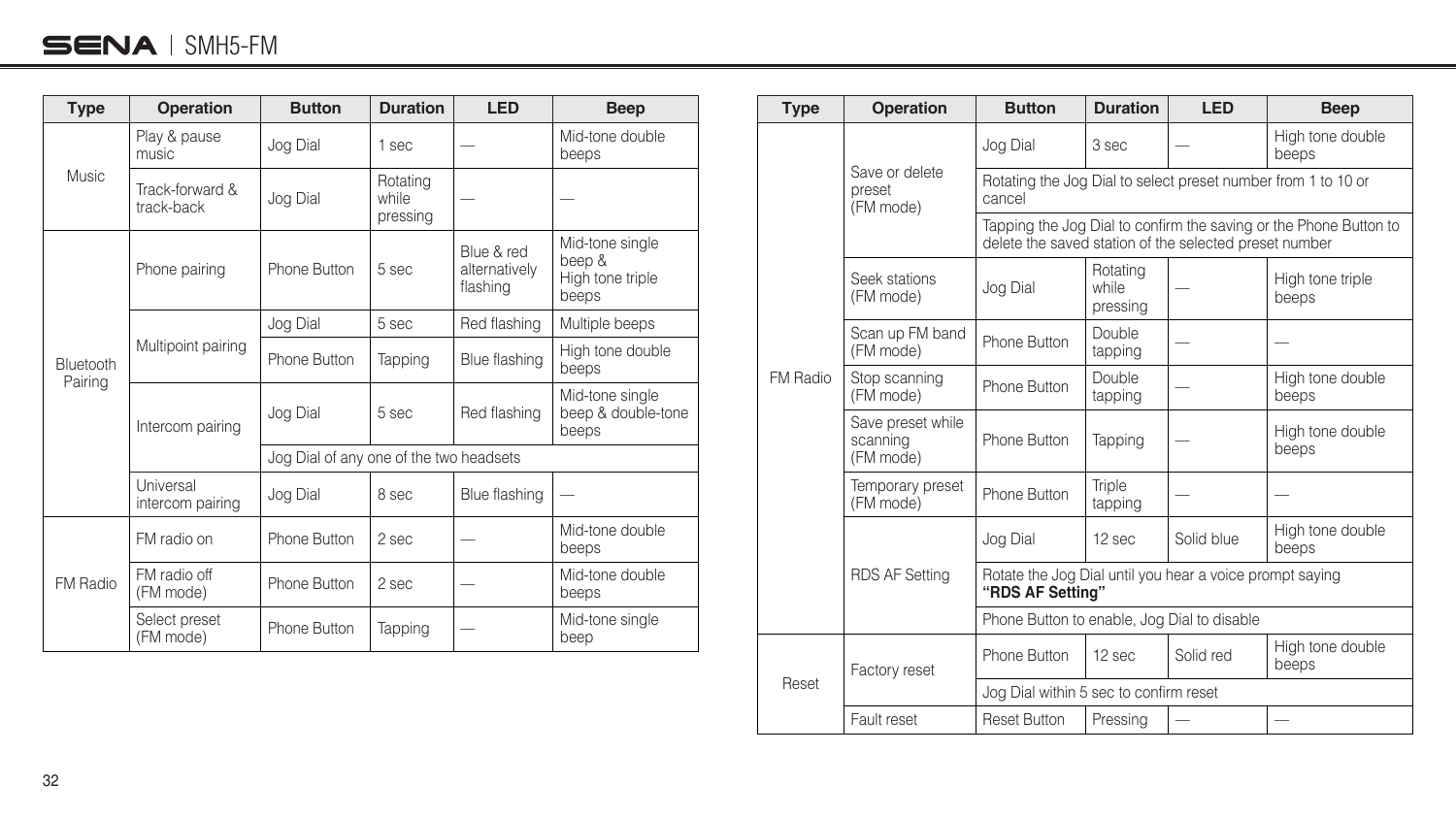### <span id="page-32-0"></span>CERTIFICATION AND SAFETY APPROVALS

#### FCC Compliance Statement

This device complies with part 15 of the FCC rules. Operation is subject to the following two conditions

- (1) This device may not cause harmful interference, and
- (2) This device must accept any interference received, including interference that may cause undesired operation.

This equipment has been tested and found to comply with the limits for a Class B digital device pursuant to part 15 of the FCC rules. These limits are designed to provide reasonable protection against harmful interference in a residential installation. This equipment generates, uses and can radiate radio frequency energy and, if not installed and used in accordance with the instructions, may cause harmful interference to radio communications. However, there is no guarantee that interference will not occur in a particular installation. If this equipment does cause harmful interference to radio or television reception, which can be determined by turning the equipment on and off, the user is encouraged to try to correct the interference by one or more of the following measures

- Reorient or relocate the receiving antennae
- Increase the separation between the equipment and the receiver
- Connect the equipment into an outlet on a circuit different from that to which the receiver is connected.
- Consult the dealer or an experienced radio/TV technician for help.

#### FCC RF Exposure Statement

This equipment complies with FCC radiation exposure limits set forth for an uncontrolled environment. End users must follow the specific operating instructions for satisfying RF exposure compliance. The antenna used for this transmitter must not transmit simultaneously with any other antenna or transmitter, except in accordance with FCC multi-transmitter product procedures.

#### FCC Caution

Any changes or modifications to the equipment not expressly approved by the party responsible for compliance could void user's authority to operate the equipment.

#### CE Declaration of Conformity

This product is CE marked according to the provisions of the R&TTE Directive (99/5/EC). Hereby, Sena declares that this product is in compliance with the essential requirements and other relevant provisions of Directive 1999/5/EC. For further information, please consult **[www.](www.sena.com) [sena.com](www.sena.com)**. Please note that this product uses radio frequency bands not harmonized within EU. Within the EU this product is intended to be used in Austria, Belgium, Denmark, Finland, France, Germany, Greece, Ireland, Italy, Luxembourg, The Netherlands, Portugal, Spain, Sweden, United Kingdom and within EFTA in Iceland, Norway and Switzerland.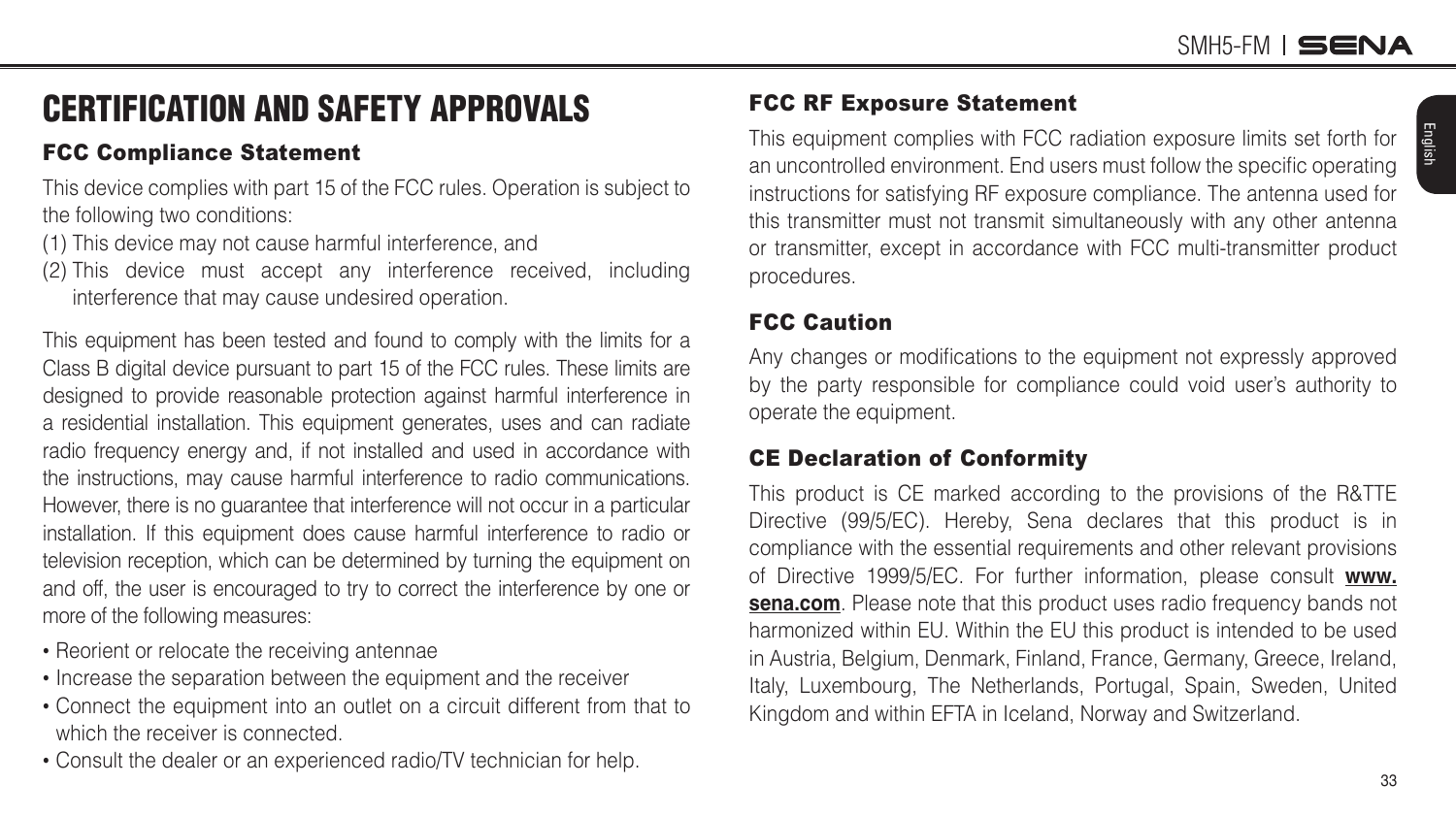#### <span id="page-33-0"></span>Industry Canada Statement

This device complies with Industry Canada license-exempt RSS standard(s). Operation is subject to the following two conditions:

(1) This device may not cause interference.

(2) This device must accept any interference, including interference that may cause undesired operation of the device.

#### Bluetooth License

The Bluetooth® word mark and logos are owned by the Bluetooth SIG, Inc. and any use of such marks by Sena is under license. Other trademarks and trade names are those of their respective owners.

The product is compliant with and adopts the Bluetooth<sup>®</sup> Specification 3.0 and has successfully passed all interoperability tests that are specified in the Bluetooth<sup>®</sup> specification. However, interoperability between the device and other Bluetooth®-enabled products is not guaranteed.

#### WEEE (Waste Electrical and Electronic Equipment )



The crossed-out wheel bin symbol on the product, literature, or packaging reminds you that all electrical and electronic products, batteries, and accumulators must be taken to separate collection at the end of their working life. This requirement applies to the European Union and other locations where separate collection

systems are available. To prevent possible harm to the environment or human health from uncontrolled waste disposal, please do not dispose of these products as unsorted municipal waste, but hand it in at an official collection point for recycling.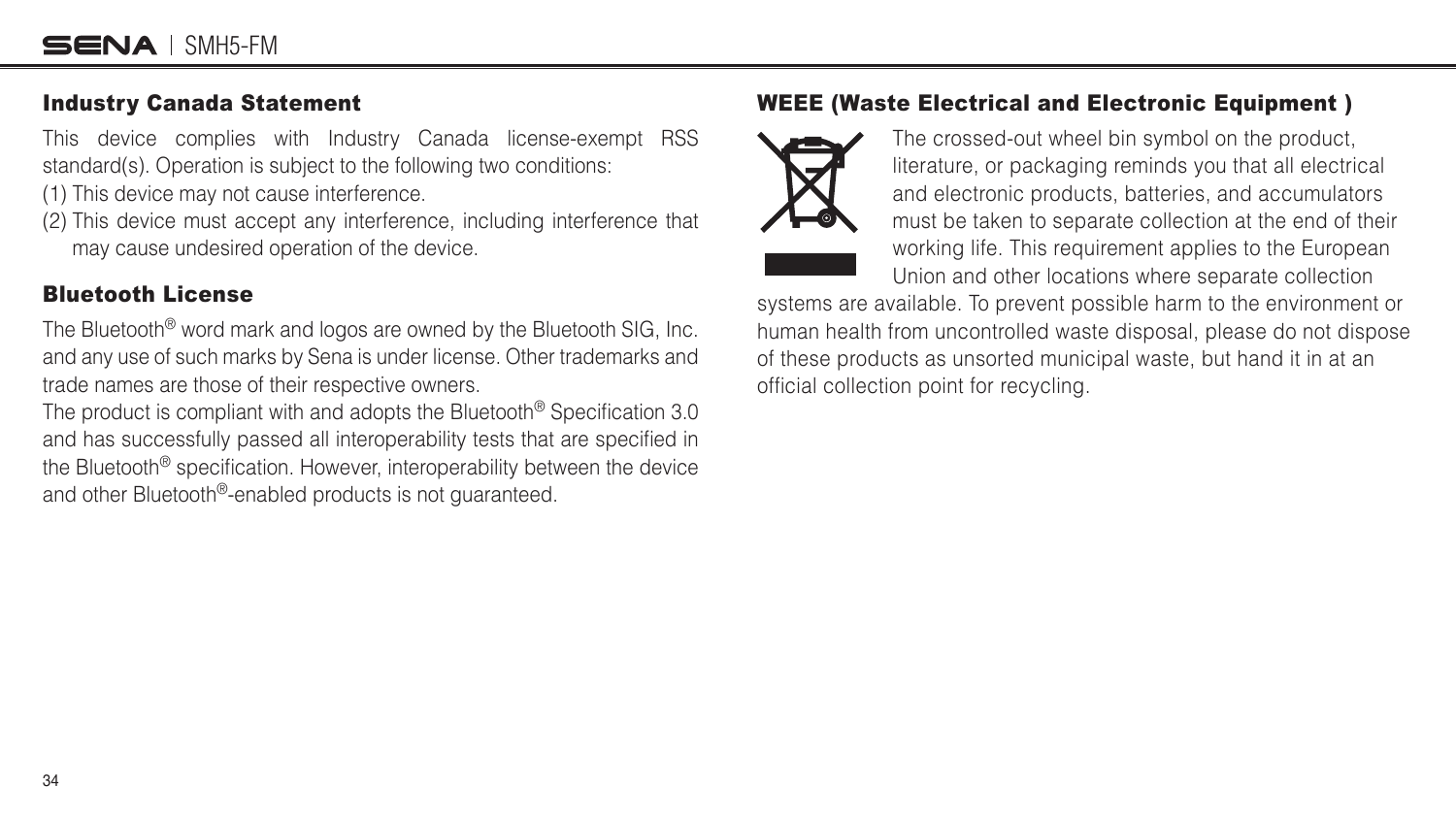### <span id="page-34-0"></span>SAFETY INFORMATION

Please ensure that the product is properly used by observing the warnings and cautions below to prevent any risk and/or damage to property.

#### Product Storage and Management

- Keep the product free of dust. It may damage mechanical and electronic parts of the product.
- Do not store the product in high temperatures as this may reduce the life span of electronic devices, damage the battery, and/or melt plastic parts of the product.
- Do not store the product in cold temperatures. Abrupt changes in temperatures may cause condensation and damage electronic circuits.
- Do not clean the product with cleaning solvents, toxic chemicals, or strong detergents as this may damage the product.
- Do not paint the product. Paint may obstruct moving parts or interfere with the normal operation of the product.
- Do not drop or otherwise shock the product. It may damage the product or its internal electronic circuits.
- Do not disassemble, repair or modify the product as this may damage the product and invalidate the product warranty.

• Do not store the product in humid environments, especially for long time storage.

#### Product Use

- In some regions, it is prohibited by law to ride motorcycles while wearing headsets or earbuds. Therefore be certain to comply with all relevant laws in the region before using the product.
- Use of the product at a high volume for a long period of time may damage your eardrums or hearing ability. Keep the volume at a modest level to prevent damage.
- Do not cause impact to the product or touch it with sharp tools as this may damage the product.
- Do not use the product in high-temperatures or apply heat to the product as this may cause damage, explosion, or fire.
- Keep product away from pets or small children. It may damage the product.
- In any place where wireless communication is prohibited, such as hospitals or airplanes, turn off the power and refrain from using the product. In a place where wireless communication is prohibited, electromagnetic waves may cause hazards or accidents.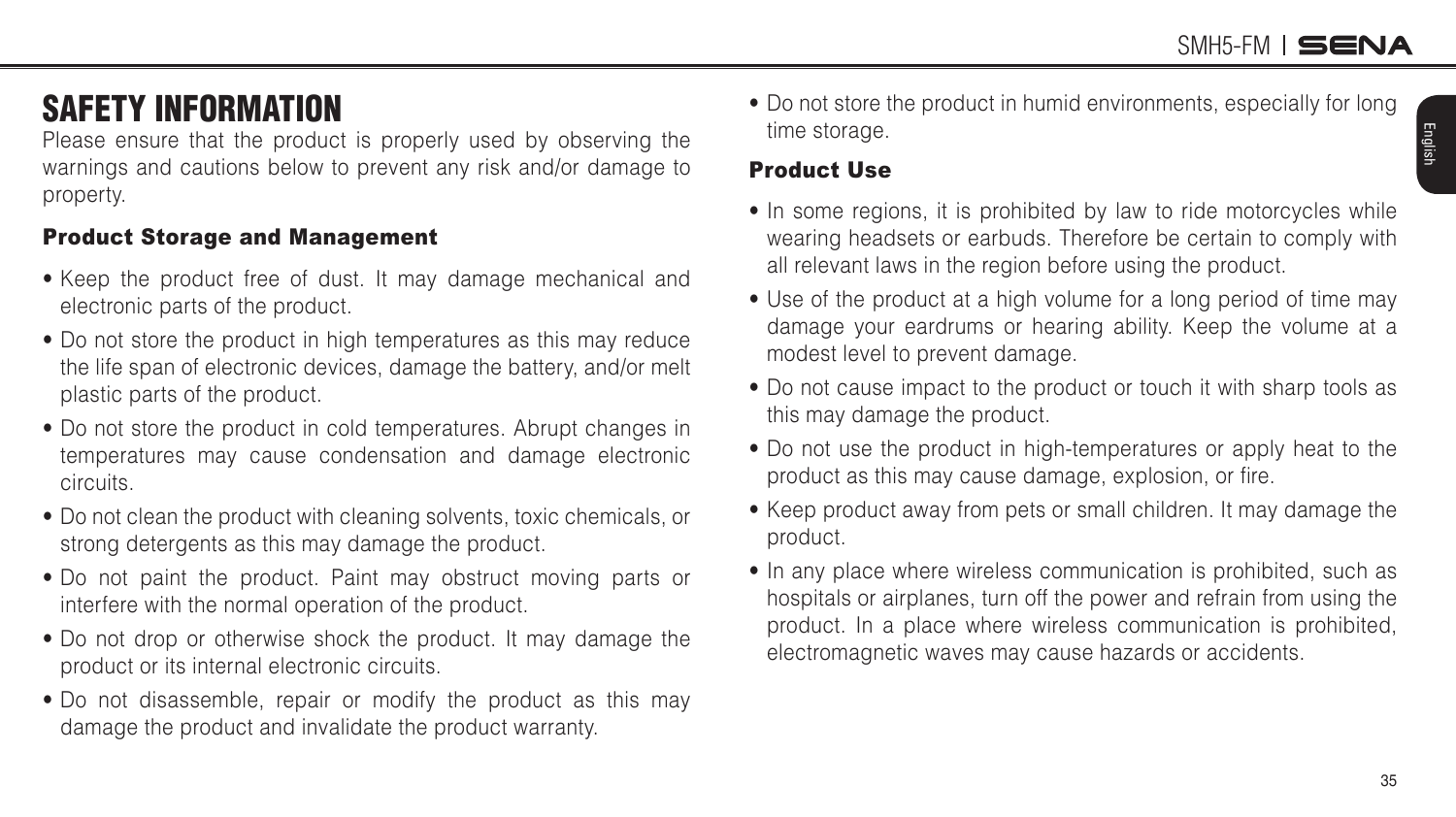#### <span id="page-35-0"></span>SENA I SMH5-FM

- Do not use the product near hazardous explosives. When it is near any explosion hazards, turn off the power and heed any regulations, instructions, and signs in the area.
- When using the product, be certain to conform to laws regarding the use of communications devices while riding.
- Do not put the product where it may hamper the rider's vision or manipulate it while riding. This may cause traffic accidents.
- Before riding, fasten the product to the helmet, and double-check that it is fastened. Separation of the product while riding may cause damage to the product or accidents.
- If the product is damaged, stop using it immediately. It may cause damage, explosion, or fire.

#### **Battery**

This product has an irreplaceable rechargeable battery inside. Therefore, when using the product, make sure to adhere to the following

- Never separate the battery from the product as this may damage the product.
- The battery performance may be reduced over time with usage.
- In recharging the battery, make sure to use an approved charger provided by the manufacturer. Use of a non-approved charger may cause fire, explosion, leakage, and other hazards may also reduce the life time or performance of the battery.
- Any 3rd party USB charger can be used with Sena products if the charger is approved by either the FCC, CE, IC or other locally approved agencies that Sena accepts.
- Do not use cigarette chargers other than the included cigarette charger to charge the headset.
- Store the battery at temperatures of 15°C~25°C (59°F~77°F). Higher or lower temperatures may reduce the capacity and life of the battery, or may cause temporary non-operation. Do not use the product in sub-zero temperature, because it may cause serious reduction of the battery performance.
- If you apply heat to the battery or throw it into fire, it may explode.
- Do not use the product with a damaged battery. It may explode and/ or cause accidents.
- Never use a damaged charger. It may explode and/or cause accidents.
- Battery life may vary depending on conditions, environmental factors, functions of the product in use, and devices used with it.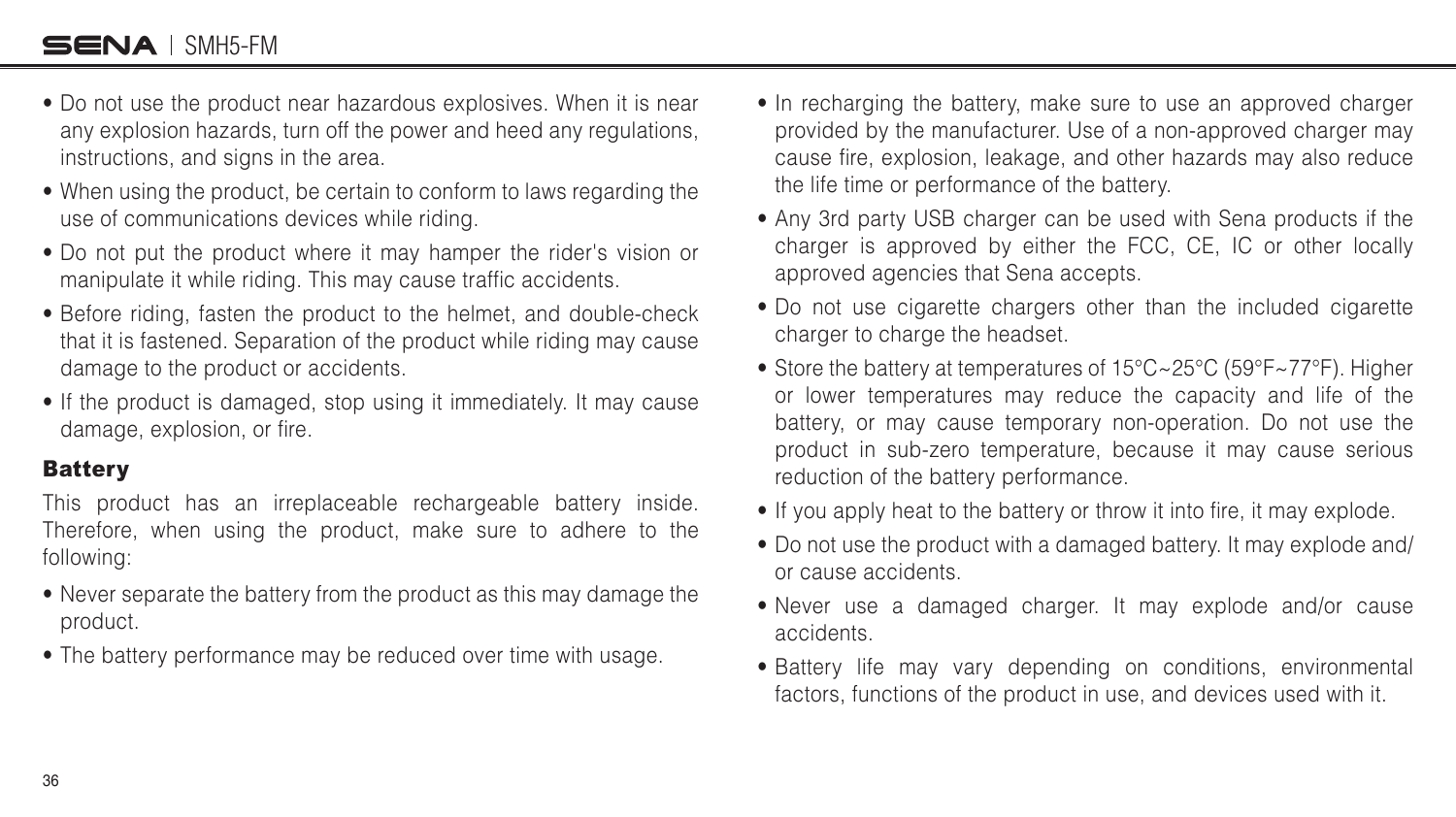English

### <span id="page-36-0"></span>PRODUCT WARRANTY AND DISCLAIMER

#### Limited Warranty

#### **Limited Warranty**

Sena Technologies, Inc. ("Sena") guarantees the product quality based on the technical specification stated in the product manual, and data regarding product warranty. Here, product warranty extends to the product only. Sena will not be liable for any loss, damage of human life, or loss of property which may result from using the product beyond defective parts or flaws that occur due to problems in manufacture.

#### **Warranty Period**

Sena guarantees free-of-charge replacements of defective parts of the product or flaws that may have occurred due to problems in manufacture for a period of 2 years from the date of initial purchase.

#### **Termination**

Quality warranty of the product becomes effective on the date of initial purchase. In addition, the quality warranty of the product expires when the warranty period expires. However, in the following cases, the warranty will be terminated prematurely.

- In the event the product has been sold or transferred to a third party.
- In the event the manufacturer's name, serial number, product label, or other markings have been modified or removed.

• In the event any unauthorized person has tried to disassemble, repair, or modify the product.

#### **Notice and Waiver**

By buying and using this product, you relinquish considerable legal rights including any claim for compensation for damages. Therefore, be certain to read and understand the following terms and conditions before using the product. Use of this product will constitute consent to this agreement, and forfeiture of rights to all claims. If you do not consent to all the terms and conditions of this agreement, return the product for a refund. (Refer to the section "Return for Full Refund".)

- 1. You agree that you, your descendants, legal proxies, successors, or transferees will not raise permanent volitional request for any suit, claim, implementation, redemption or similar action from Sena with regard to any occasion such as difficulty, pain, suffering, inconvenience, loss, injury, or death which may occur to you or a third party during the use of this product.
- 2. You must completely understand and accept all risks (including those occurring due to any careless behavior of yours or others) which may occur during the use of this product.
- 3. You are responsible for ensuring that your medical condition permits usage of the product and that you are in sufficient physical condition for using any device which can be used with it. In addition, you must ensure that the product does not limit your abilities and that you are able to use it safely.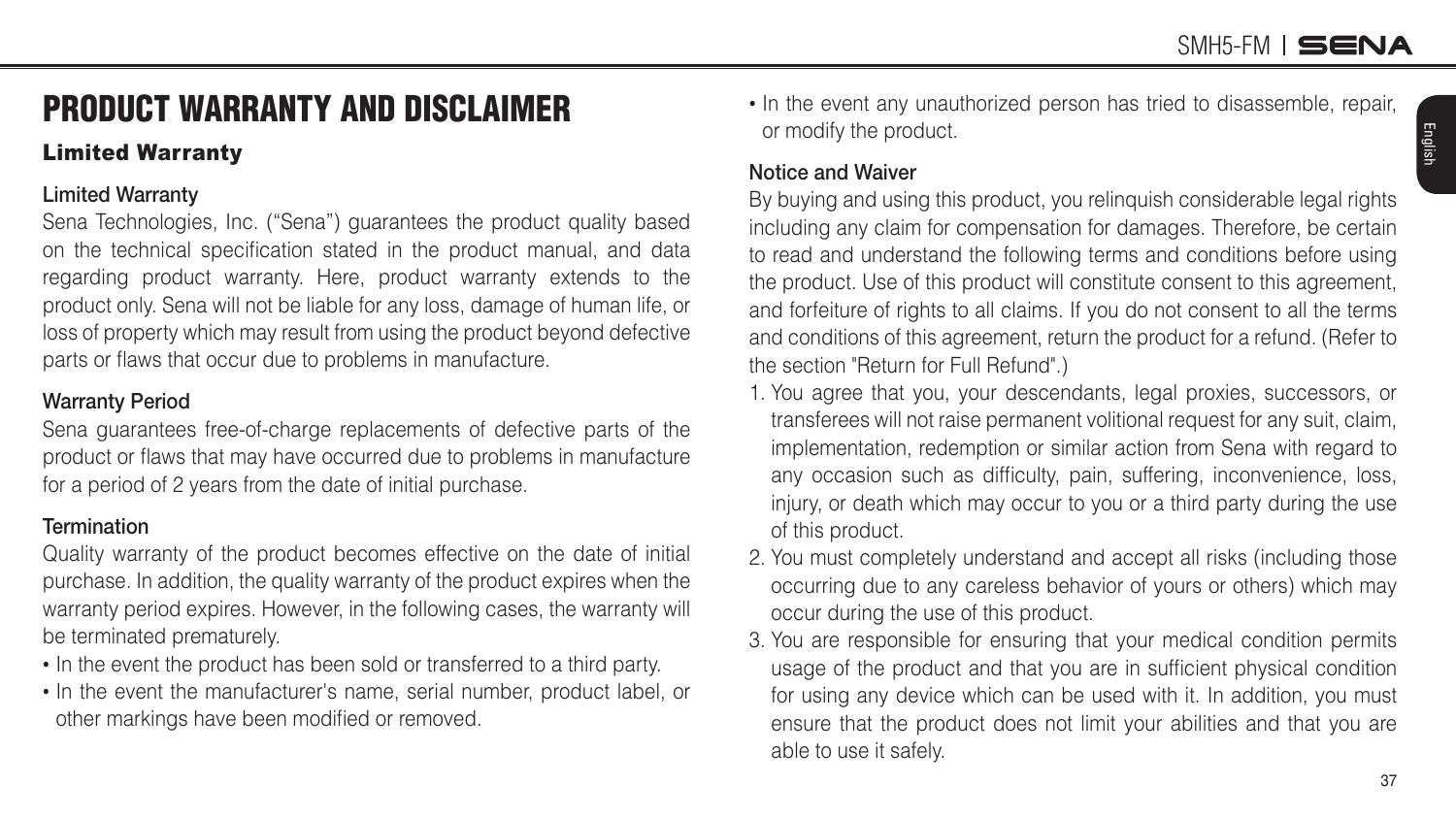- <span id="page-37-0"></span>4. You must be an adult who can take responsibilities for using the product.
- 5. You must read and understand the following warnings and alerts
	- Sena; together with employees, managers, partners, subsidiaries, representatives, agents, supporting firms and suppliers, sole sellers of Sena (collectively referred to as "the company") recommend that, before using the product and similar devices of any brands including its derivative models, you collect any relevant information in advance and be entirely prepared in terms of weather, traffic situation, and road conditions.
	- When you use the product while you operating any vehicle or equipment such as motorcycles, scooters, mopeds, ATVs, or quadbikes (hereinafter called as "transportation means"), you must take complete caution regardless of the location of such operation.
	- Use of the product on the road may cause such risks as fracture, serious disability, or death.
	- Risk factors, which may occur when you use the product, may be due to errors of the manufacturer, its agents, or third parties which are involved in the manufacturing.
	- Risk factors, which may occur when you use the product, may be unforeseeable. Therefore, you must take full responsibility for any damage or loss caused by all risk factors which may occur when using the product.
	- When you use the product, use good judgment; never use it under the influence of alcohol.

6. You must read and completely understand all terms and conditions of legal rights and warnings that are involved in using the product. In addition, usage of the product constitutes acceptance of all terms and conditions regarding waiver of rights.

#### Warranty Exclusions

#### **Reasons for Limited Liabilities**

If you do not return the product after purchasing it, you relinquish all rights to liabilities, loss, claims, and claims for reimbursement of expenses (including attorney's fees). Therefore, Sena will not be liable for physical injury, death, or any loss or damage of transportation means, possessions, or assets which belong to you or third parties that may have occurred while you use the product. Further, Sena will not be liable for any substantial damage not related to the, condition, environment, or malfunction of the product. All risks related with the operation of the product depend entirely on the user regardless of its use by the initial purchaser of a third party.

Use of this product may violate local or national laws. In addition, be aware once again that correct and safe use of the product is entirely your responsibility.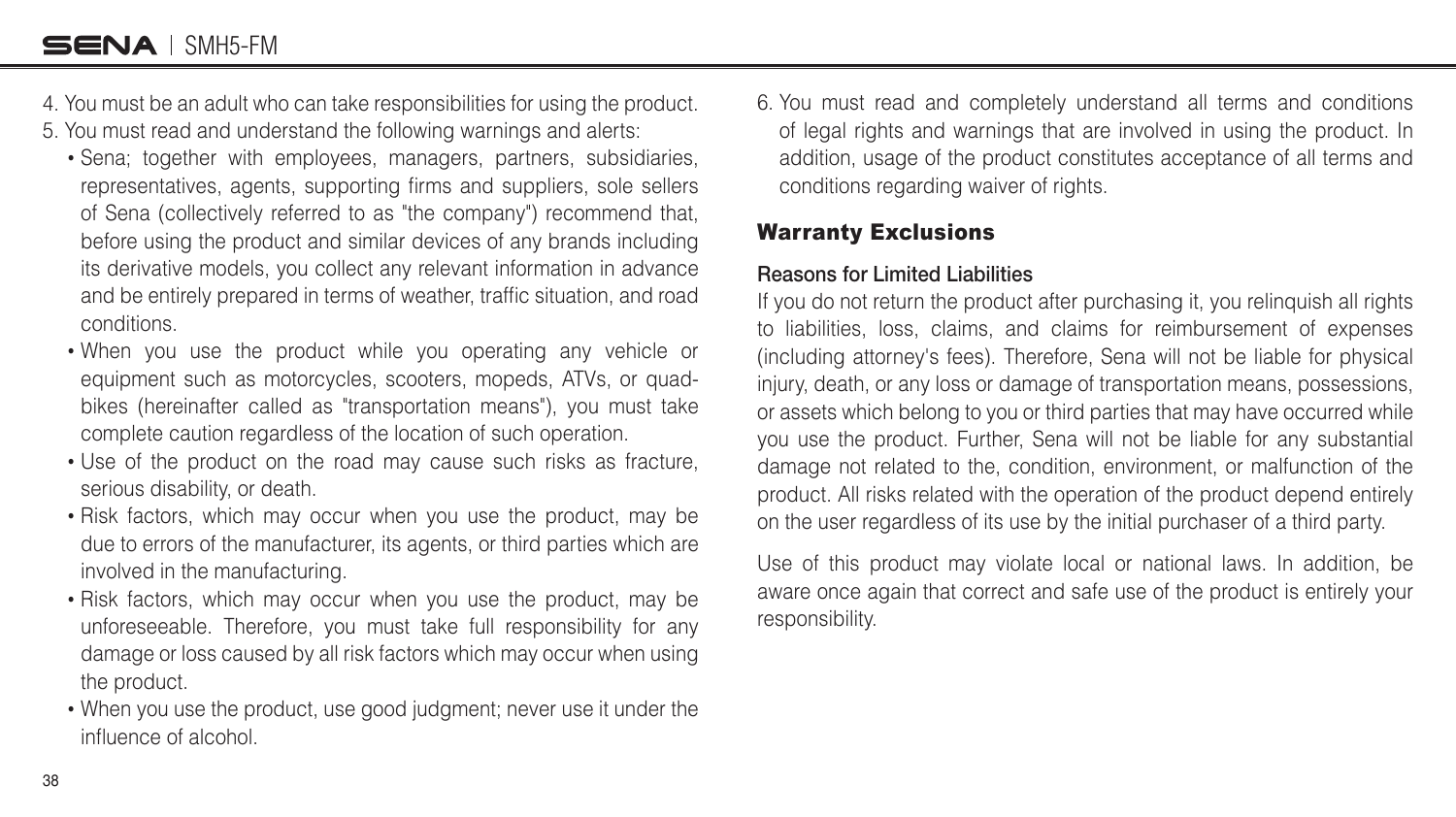English

#### **Limitation of Liability**

TO THE FULL EXTENT ALLOWED BY LAW, SENA EXCLUDES FOR ITSELF AND ITS SUPPLIERS ANY LIABILITY, WHETHER BASED IN CONTRACT OR TORT (INCLUDING NEGLIGENCE), FOR INCIDENTAL, CONSEQUENTIAL, INDIRECT, SPECIAL, OR PUNITIVE DAMAGES OF ANY KIND, OR FOR LOSS OF REVENUE OR PROFITS, LOSS OF BUSINESS, LOSS OF INFORMATION OR DATA, OR OTHER FINANCIAL LOSS ARISING OUT OF OR IN CONNECTION WITH THE SALE, INSTALLATION, MAINTENANCE, USE, PERFORMANCE, FAILURE, OR INTERRUPTION OF ITS PRODUCTS, EVEN IF SENA OR ITS AUTHORIZED RESELLER HAS BEEN ADVISED OF THE POSSIBILITY OF SUCH DAMAGES, AND LIMITS ITS LIABILITY TO REPAIR, REPLACEMENT, OR REFUND OF THE PURCHASE PRICE PAID, AT SENA'S OPTION. THIS DISCLAIMER OF LIABILITY FOR DAMAGES WILL NOT BE AFFECTED IF ANY REMEDY PROVIDED HEREIN SHALL FAIL OF ITS ESSENTIAL PURPOSE. IN ANY CASE, THE TOTAL COMPENSATION LIABILITIES OF SENA OR ITS SALES AGENTS SHALL NOT EXCEED THE PRICE PAID FOR THE PRODUCT BY THE PURCHASER.

#### **Liabilities Disclaimer**

In addition to damages which may occur due to the use of the product, Sena will not be liable for damages of the product which occur due to the following events.

- In the event the product is misused or used for purposes other than its intended purposes.
- In the event the product is damaged because the user does not follow the content of the product manual.
- In the event the product is damaged because it has been left unattended or has undergone any other accident.
- In the event the product is damaged because the user has used any parts or software which are not provided by the manufacturer.
- In the event the product is damaged because the user has disassembled, repaired, or modified it in such way as is not explained in the product manual.
- In the event the product is damaged by a third party.
- In the event the product is damaged due to Acts of God (including fire, flood, earthquake, storm, hurricane or other natural disaster).
- In the event the surface of the product is damaged by use.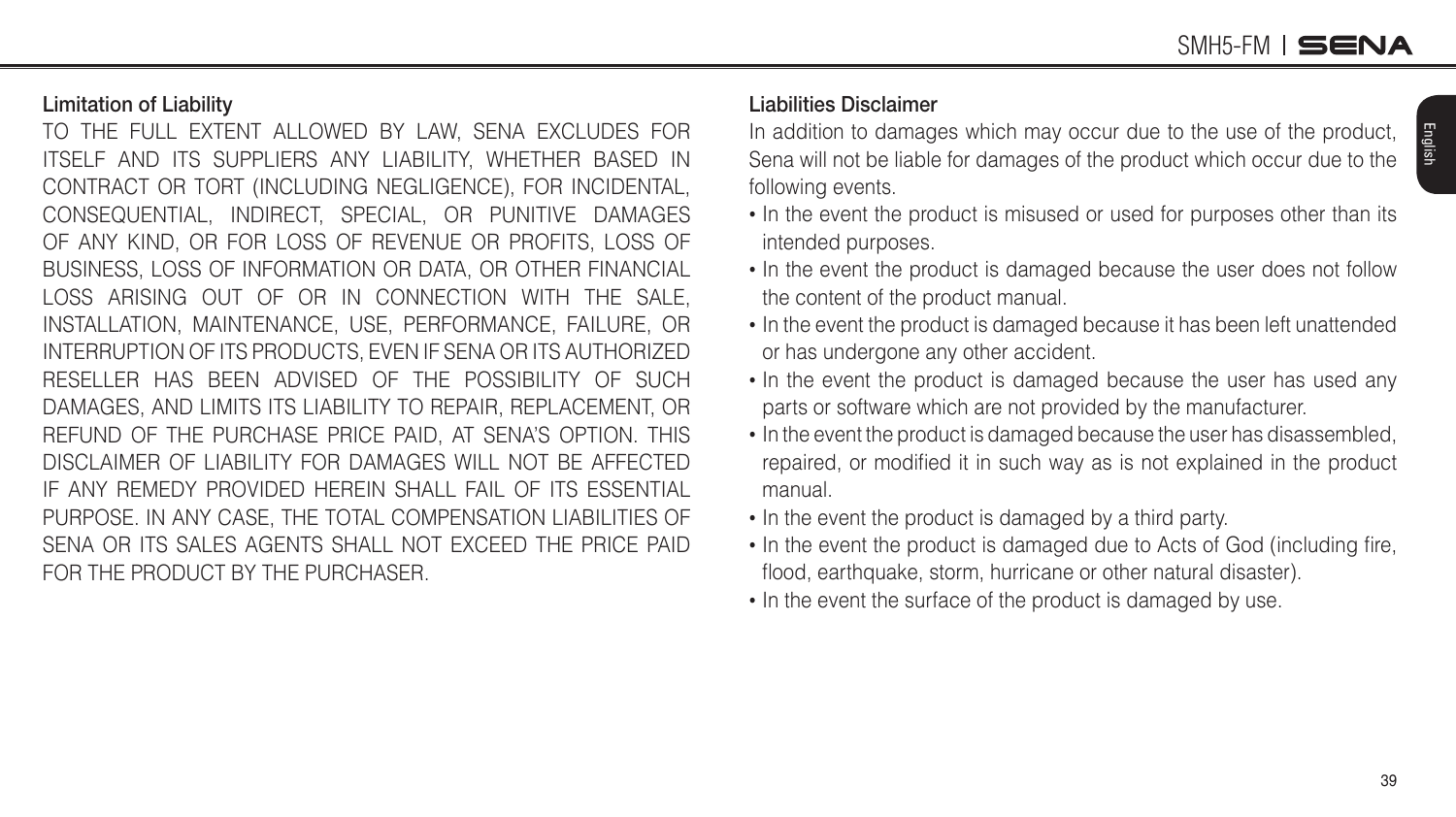#### <span id="page-39-0"></span>Warranty Service

To obtain product warranty service, send the defective product, at your expense, to the manufacturer or the seller along with proof of purchase (a receipt that shows the purchase date, a product registration certilcate of the Website, and other relevant information). Take necessary measures to protect the product. In order to get a refund or replacement, you must include the whole package as it was purchased.

#### **Free-of-charge Service**

Sena will provide free-of-charge repair or replacement service for the product when product defects occur within the scope of the product warranty during the warranty period.

#### Return for Full Refund

Should you not agree to the terms and conditions explained above, you may return the product for a full refund. To get a refund, within 14 days from the purchase date you must return the product to the seller in such a condition as it was purchased.

Unless you return the product within 14 days from the purchase date, you will have read and agreed to all the terms and conditions explained above, and Sena will not be liable for any claim for damages related with the product.